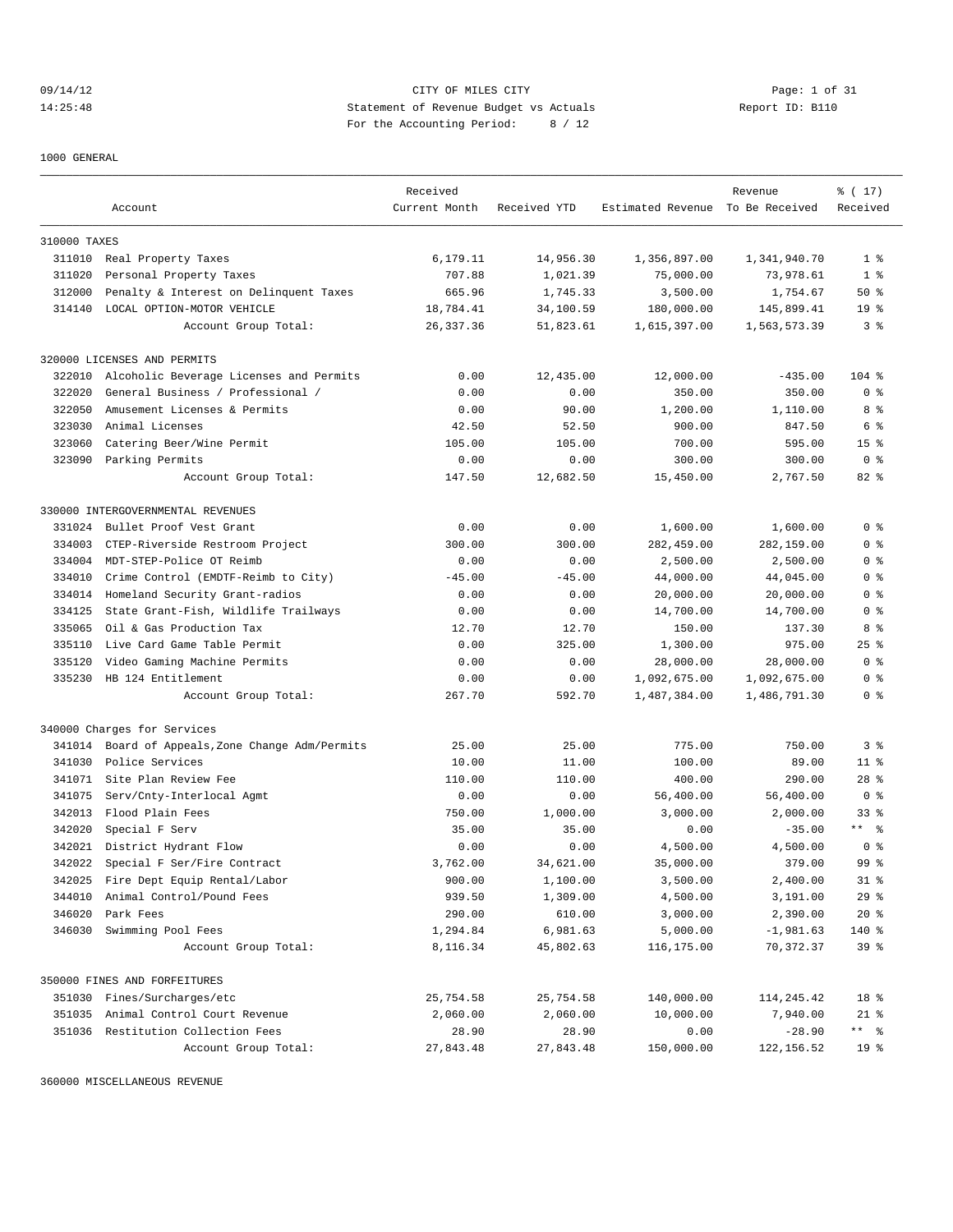# 09/14/12 Page: 2 of 31 14:25:48 Statement of Revenue Budget vs Actuals Report ID: B110 For the Accounting Period: 8 / 12

1000 GENERAL

|        |                                   | Received      |              |                   | Revenue        | % (17)          |
|--------|-----------------------------------|---------------|--------------|-------------------|----------------|-----------------|
|        | Account                           | Current Month | Received YTD | Estimated Revenue | To Be Received | Received        |
| 361005 | MidRivers Franchise Fees          | 20,557.27     | 20,557.27    | 82,000.00         | 61, 442. 73    | 25%             |
| 361010 | Land Rental                       | 1,018.75      | 9,733.99     | 22,000.00         | 12,266.01      | 44 %            |
| 361020 | Building Rentals                  | 1,349.99      | 2,699.98     | 16,000.00         | 13,300.02      | $17*$           |
| 362020 | MISC REVENUE                      | 993.44        | 1,039.44     | 2,000.00          | 960.56         | $52$ $%$        |
| 362022 | Health Ins-MMIA Emp Benefits Prog | 54.24         | $-2,669.53$  | 0.00              | 2,669.53       | $***$ $ -$      |
| 365000 | Contributions and Donations       | 20.00         | 1,895.00     | 0.00              | $-1,895.00$    | $***$ $\approx$ |
| 366040 | Misc.-BHS                         | 0.00          | 0.00         | 800.00            | 800.00         | 0 <sup>8</sup>  |
|        | Account Group Total:              | 23,993.69     | 33, 256. 15  | 122,800.00        | 89,543.85      | 27%             |
|        | 370000 INVESTMENT EARNINGS        |               |              |                   |                |                 |
| 371010 | Investment Earnings               | 235.86        | 467.06       | 2,000.00          | 1,532.94       | $23$ $%$        |
|        | Account Group Total:              | 235.86        | 467.06       | 2,000.00          | 1,532.94       | 23%             |
|        | 380000 OTHER FINANCING SOURCES    |               |              |                   |                |                 |
| 383000 | Interfund Operating Transfer      | 16,258.40     | 38,766.80    | 507,922.00        | 469, 155.20    | 8 %             |
|        | Account Group Total:              | 16,258.40     | 38,766.80    | 507,922.00        | 469, 155.20    | 8 %             |
|        | Total:<br>Fund                    | 103,200.33    | 211,234.93   | 4,017,128.00      | 3,805,893.07   | 5 <sup>8</sup>  |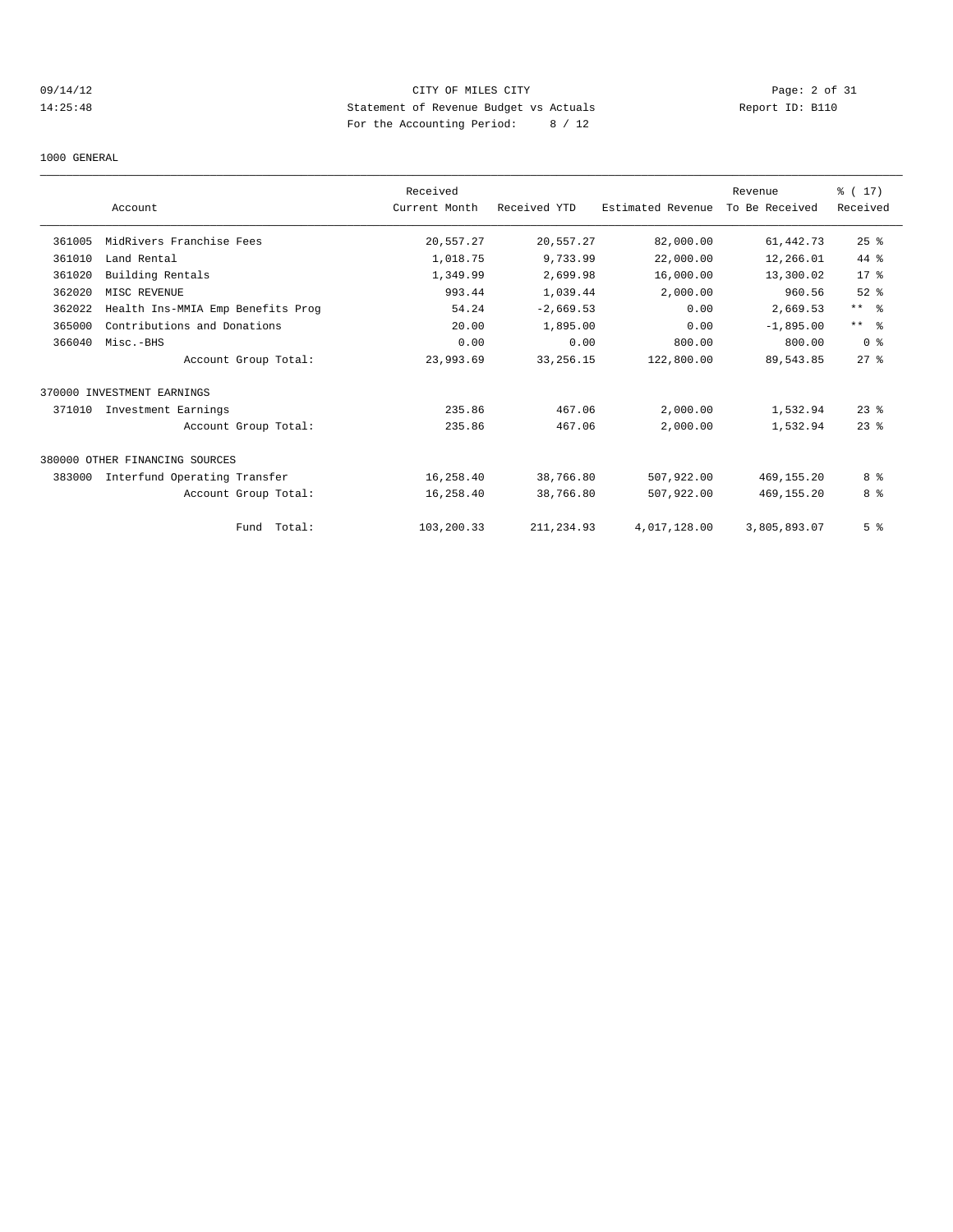# 09/14/12 CITY OF MILES CITY Page: 3 of 31<br>14:25:48 Statement of Revenue Budget vs Actuals Report ID: B110<br>2.12 Page: Alexandrian Page: 10, 11 14:25:48 Statement of Revenue Budget vs Actuals Report ID: B110 For the Accounting Period: 8 / 12

#### 2220 LIBRARY

|        |                                | Received      |              |                   | Revenue        | % (17)         |
|--------|--------------------------------|---------------|--------------|-------------------|----------------|----------------|
|        | Account                        | Current Month | Received YTD | Estimated Revenue | To Be Received | Received       |
|        | 340000 Charges for Services    |               |              |                   |                |                |
| 341075 | Serv/Cnty-Interlocal Agmt      | 0.00          | 0.00         | 38,267.00         | 38,267.00      | 0 <sup>8</sup> |
| 346070 | Library Fees                   | 323.85        | 782.25       | 4,000.00          | 3,217.75       | $20*$          |
| 346074 | Book Sales                     | 34.00         | 88.45        | 400.00            | 311.55         | $22$ $%$       |
|        | Account Group Total:           | 357.85        | 870.70       | 42,667.00         | 41,796.30      | 2 <sup>°</sup> |
|        | 360000 MISCELLANEOUS REVENUE   |               |              |                   |                |                |
| 365000 | Contributions and Donations    | 0.00          | 0.00         | 20,000.00         | 20,000.00      | 0 <sup>8</sup> |
|        | Account Group Total:           | 0.00          | 0.00         | 20,000.00         | 20,000.00      | 0 <sup>8</sup> |
|        | 380000 OTHER FINANCING SOURCES |               |              |                   |                |                |
| 383000 | Interfund Operating Transfer   | 23,160.66     | 46, 321.32   | 277,928.00        | 231,606.68     | $17$ %         |
|        | Account Group Total:           | 23,160.66     | 46, 321.32   | 277,928.00        | 231,606.68     | $17$ %         |
|        | Fund Total:                    | 23,518.51     | 47,192.02    | 340,595.00        | 293,402.98     | $14$ %         |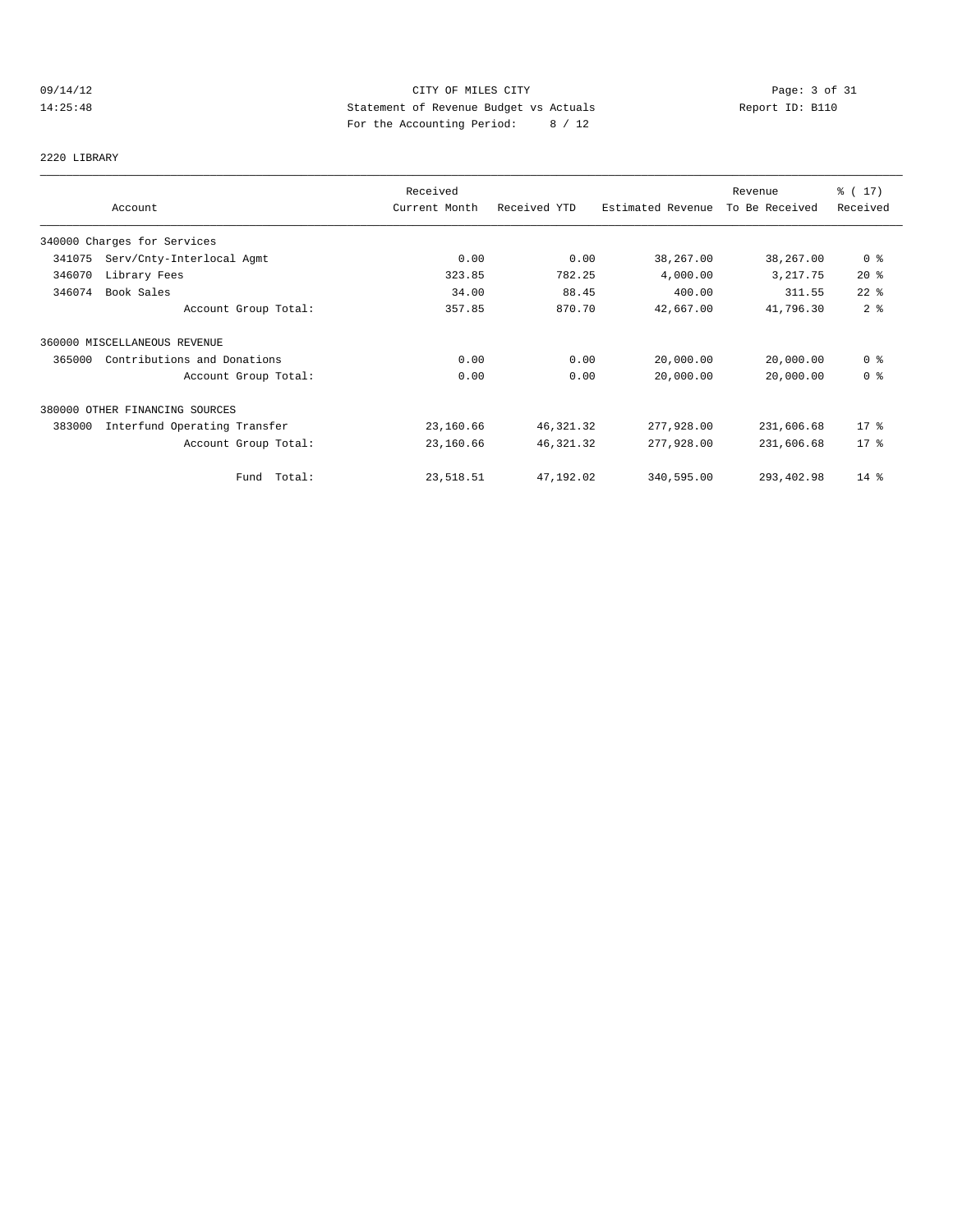# 09/14/12 CITY OF MILES CITY Page: 4 of 31<br>14:25:48 Statement of Revenue Budget vs Actuals Report ID: B110<br>2.12 Page: the Accumulation Period: 2012 14:25:48 Statement of Revenue Budget vs Actuals Report ID: B110 For the Accounting Period: 8 / 12

#### 2260 EMERGENCY DISASTER

|              |                                        | Received      |              |                   | Revenue        | $\frac{1}{6}$ (17) |
|--------------|----------------------------------------|---------------|--------------|-------------------|----------------|--------------------|
|              | Account                                | Current Month | Received YTD | Estimated Revenue | To Be Received | Received           |
| 310000 TAXES |                                        |               |              |                   |                |                    |
| 311010       | Real Property Taxes                    | 39.72         | 90.44        | 0.00              | $-90.44$       | $***$ %            |
| 311020       | Personal Property Taxes                | 6.63          | 9.62         | 0.00              | $-9.62$        | $***$ $\approx$    |
| 312000       | Penalty & Interest on Delinquent Taxes | 2.61          | 4.96         | 0.00              | $-4.96$        | $***$ %            |
|              | Account Group Total:                   | 48.96         | 105.02       | 0.00              | $-105.02$      | $***$ $\approx$    |
|              | 330000 INTERGOVERNMENTAL REVENUES      |               |              |                   |                |                    |
| 331113       | FEMA -Projects                         | 0.00          | 0.00         | 63,600.00         | 63,600.00      | 0 <sup>8</sup>     |
|              | Account Group Total:                   | 0.00          | 0.00         | 63,600.00         | 63,600.00      | 0 <sup>8</sup>     |
|              | Total:<br>Fund                         | 48.96         | 105.02       | 63,600.00         | 63,494.98      | 0 <sup>8</sup>     |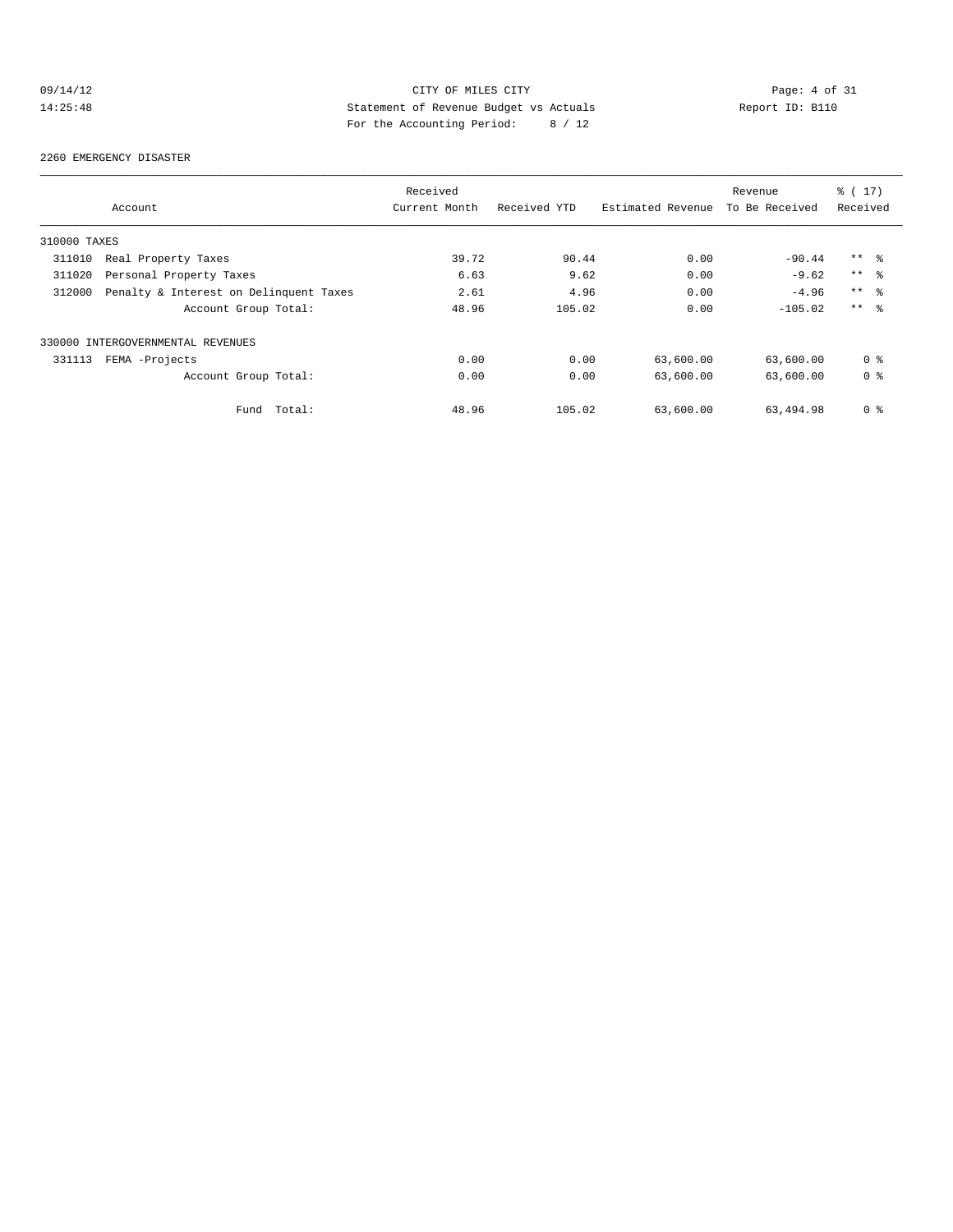# 09/14/12 Page: 5 of 31 14:25:48 Statement of Revenue Budget vs Actuals Report ID: B110<br>Report ID: B110 For the Accounting Period: 8 / 12

#### 2270 Health

|                                        | Received      |              |                   | Revenue        | $\frac{1}{6}$ (17) |
|----------------------------------------|---------------|--------------|-------------------|----------------|--------------------|
| Account                                | Current Month | Received YTD | Estimated Revenue | To Be Received | Received           |
| 340000 Charges for Services            |               |              |                   |                |                    |
| Health Inspection Fees<br>344030       | 0.00          | 0.00         | 15,000.00         | 15,000.00      | 0 <sup>8</sup>     |
| Account Group Total:                   | 0.00          | 0.00         | 15,000.00         | 15,000.00      | 0 <sup>8</sup>     |
| 380000 OTHER FINANCING SOURCES         |               |              |                   |                |                    |
| 383000<br>Interfund Operating Transfer | 0.00          | 0.00         | 30,000.00         | 30,000.00      | 0 %                |
| Account Group Total:                   | 0.00          | 0.00         | 30,000.00         | 30,000.00      | 0 <sup>8</sup>     |
| Total:<br>Fund                         | 0.00          | 0.00         | 45,000.00         | 45,000.00      | 0 <sup>8</sup>     |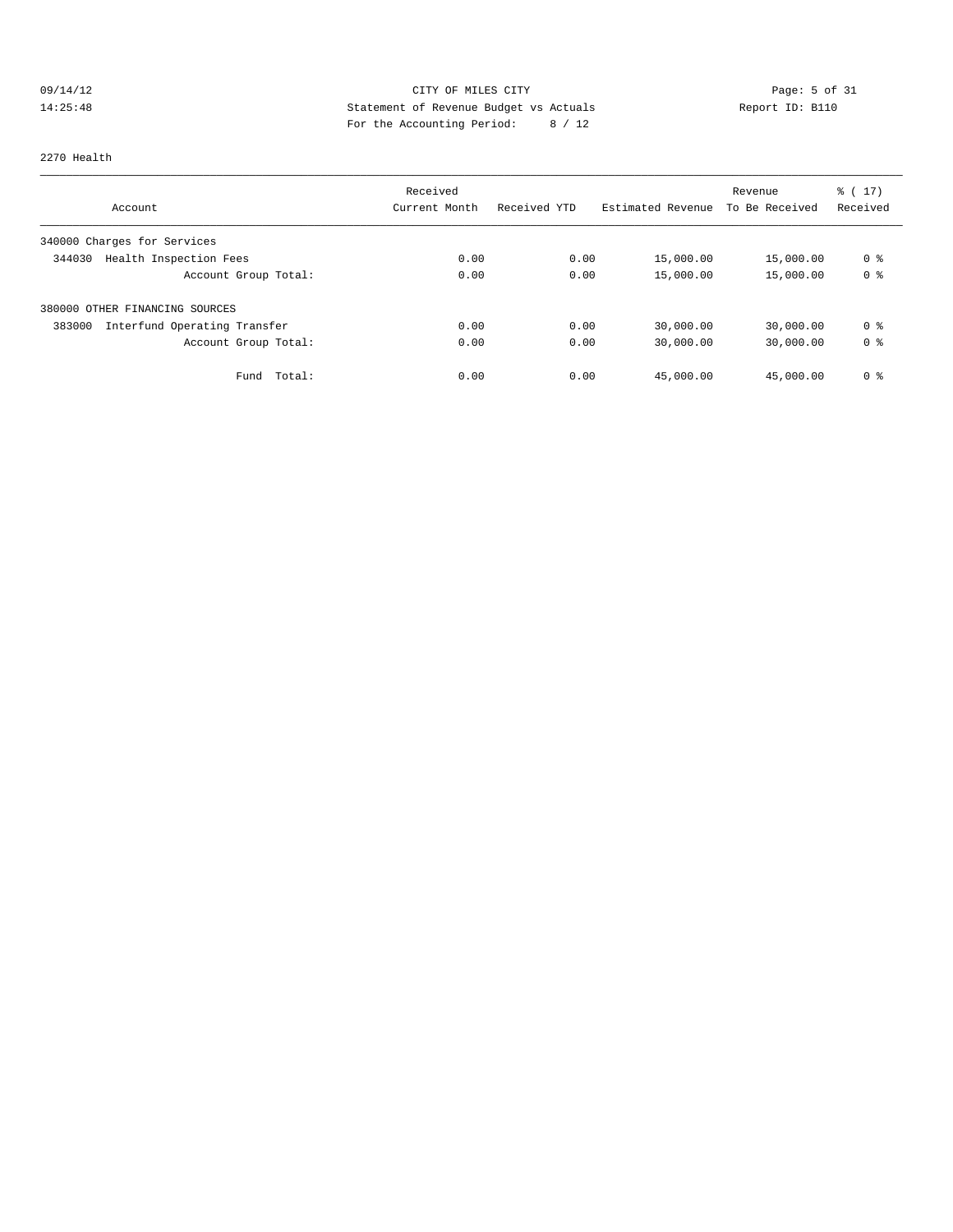# 09/14/12 CITY OF MILES CITY Page: 6 of 31<br>14:25:48 Statement of Revenue Budget vs Actuals Report ID: B110<br>Por the Assemnting Dovial: 2012 14:25:48 Statement of Revenue Budget vs Actuals Report ID: B110 For the Accounting Period: 8 / 12

2372 Permissive Medical Levy

|              | Account                                | Received<br>Current Month | Received YTD | Estimated Revenue | Revenue<br>To Be Received | % (17)<br>Received |
|--------------|----------------------------------------|---------------------------|--------------|-------------------|---------------------------|--------------------|
| 310000 TAXES |                                        |                           |              |                   |                           |                    |
| 311010       | Real Property Taxes                    | 197.68                    | 480.81       | 91,209.00         | 90,728.19                 | 1 %                |
| 311020       | Personal Property Taxes                | 23.50                     | 33.96        | 2,545.00          | 2,511.04                  | 1 <sup>8</sup>     |
| 312000       | Penalty & Interest on Delinquent Taxes | 21.14                     | 54.39        | 0.00              | $-54.39$                  | $***$ 8            |
|              | Account Group Total:                   | 242.32                    | 569.16       | 93,754.00         | 93,184.84                 | 1 <sup>8</sup>     |
|              | Total:<br>Fund                         | 242.32                    | 569.16       | 93,754.00         | 93,184.84                 | 1 <sup>8</sup>     |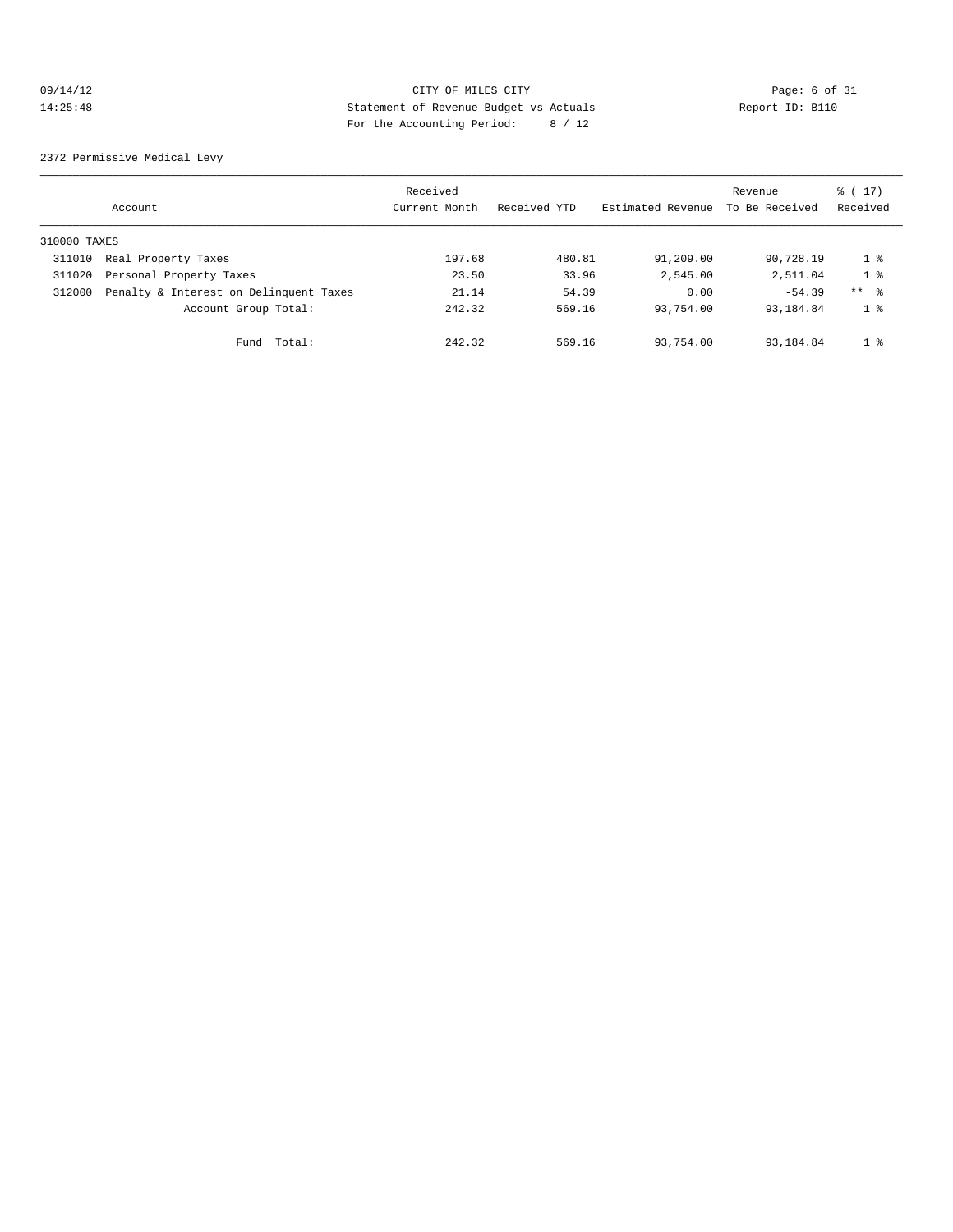# 09/14/12 CITY OF MILES CITY Page: 7 of 31<br>14:25:48 Statement of Revenue Budget vs Actuals Report ID: B110<br>Pos the Accumular Device: 2016, 2016 14:25:48 Statement of Revenue Budget vs Actuals Report ID: B110 For the Accounting Period: 8 / 12

#### 2394 BUILDING CODE ENFORCEMENT

| Account                              | Received<br>Current Month | Received YTD | Estimated Revenue | Revenue<br>To Be Received | $\frac{1}{6}$ (17)<br>Received |
|--------------------------------------|---------------------------|--------------|-------------------|---------------------------|--------------------------------|
| 320000 LICENSES AND PERMITS          |                           |              |                   |                           |                                |
| Building & Related Permits<br>323010 | 23, 443.95                | 28,765.95    | 75,000.00         | 46,234.05                 | 38 %                           |
| Account Group Total:                 | 23, 443.95                | 28,765.95    | 75,000.00         | 46,234.05                 | 38 %                           |
| Fund Total:                          | 23,443.95                 | 28,765.95    | 75,000.00         | 46,234.05                 | 38 %                           |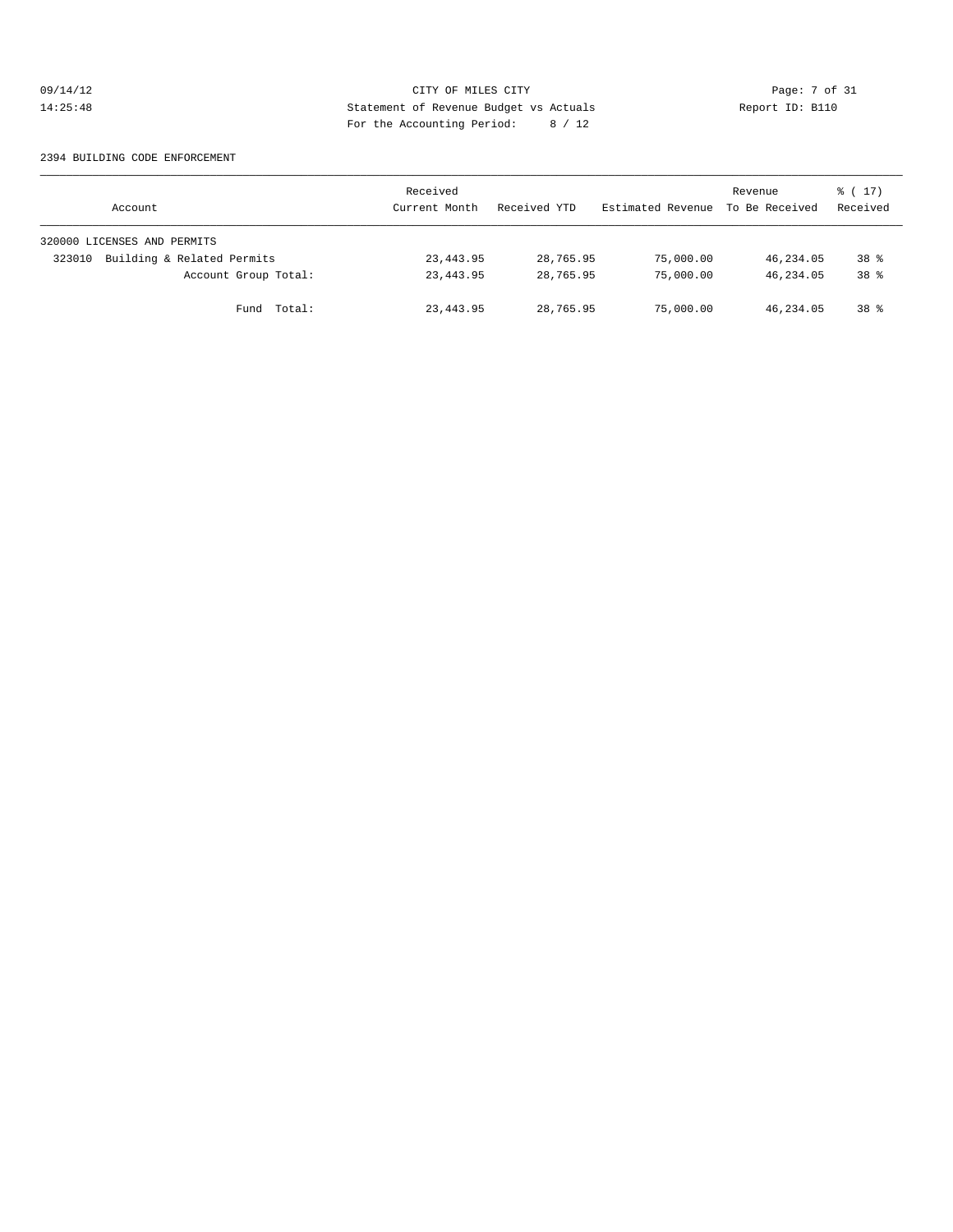# 09/14/12 CITY OF MILES CITY Page: 8 of 31<br>14:25:48 Statement of Revenue Budget vs Actuals Report ID: B110<br>14:25:48 Page: A continue Page: A continue Page: A continue Page: 8 of 31 14:25:48 Statement of Revenue Budget vs Actuals Report ID: B110 For the Accounting Period: 8 / 12

2400 LTG M D#165-(Gen City)

|        |                                          | Received      |              |                   | Revenue        | % (17)          |
|--------|------------------------------------------|---------------|--------------|-------------------|----------------|-----------------|
|        | Account                                  | Current Month | Received YTD | Estimated Revenue | To Be Received | Received        |
|        | 360000 MISCELLANEOUS REVENUE             |               |              |                   |                |                 |
| 363010 | Maintenance Assessments                  | 1,252.22      | 3,634.85     | 172,015.00        | 168,380.15     | 2 <sub>8</sub>  |
| 363040 | Penalty & Interest on Deling Assessments | 173.36        | 396.12       | 500.00            | 103.88         | 79 %            |
|        | Account Group Total:                     | 1,425.58      | 4,030.97     | 172,515.00        | 168,484.03     | 2 <sup>8</sup>  |
|        | 370000 INVESTMENT EARNINGS               |               |              |                   |                |                 |
| 371010 | Investment Earnings                      | 9.92          | 19.43        | 100.00            | 80.57          | 19 <sup>°</sup> |
|        | Account Group Total:                     | 9.92          | 19.43        | 100.00            | 80.57          | 19 <sup>°</sup> |
|        | Total:<br>Fund                           | 1,435.50      | 4,050.40     | 172,615.00        | 168,564.60     | 2 <sup>8</sup>  |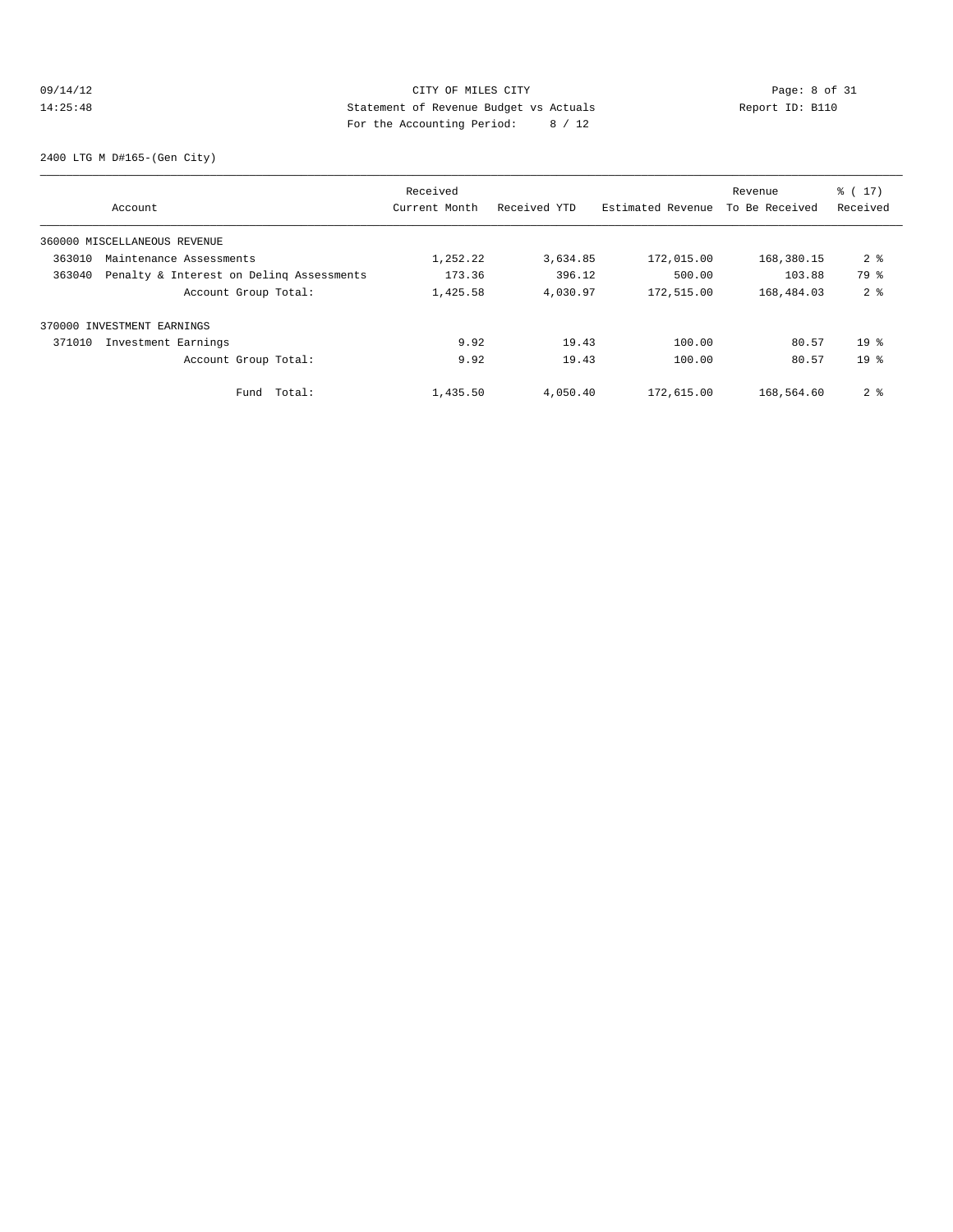# 09/14/12 Page: 9 of 31 14:25:48 Statement of Revenue Budget vs Actuals Report ID: B110<br>Text the Accounting Boxied: Review Report ID: B110 For the Accounting Period: 8 / 12

2420 LTG M D#167-(MilesAddn Etc)

|        |                                          | Received      |              |                   | Revenue        | % (17)          |
|--------|------------------------------------------|---------------|--------------|-------------------|----------------|-----------------|
|        | Account                                  | Current Month | Received YTD | Estimated Revenue | To Be Received | Received        |
|        | 360000 MISCELLANEOUS REVENUE             |               |              |                   |                |                 |
| 363010 | Maintenance Assessments                  | 321.45        | 350.08       | 34,511.00         | 34,160.92      | 1 <sup>8</sup>  |
| 363040 | Penalty & Interest on Deling Assessments | 19.06         | 20.24        | 100.00            | 79.76          | $20*$           |
|        | Account Group Total:                     | 340.51        | 370.32       | 34,611.00         | 34,240.68      | 1 <sup>8</sup>  |
|        | 370000 INVESTMENT EARNINGS               |               |              |                   |                |                 |
| 371010 | Investment Earnings                      | 2.31          | 4.64         | 0.00              | $-4.64$        | $***$ $\approx$ |
|        | Account Group Total:                     | 2.31          | 4.64         | 0.00              | $-4.64$        | $***$ $\approx$ |
|        | Total:<br>Fund                           | 342.82        | 374.96       | 34,611.00         | 34,236.04      | 1 <sup>°</sup>  |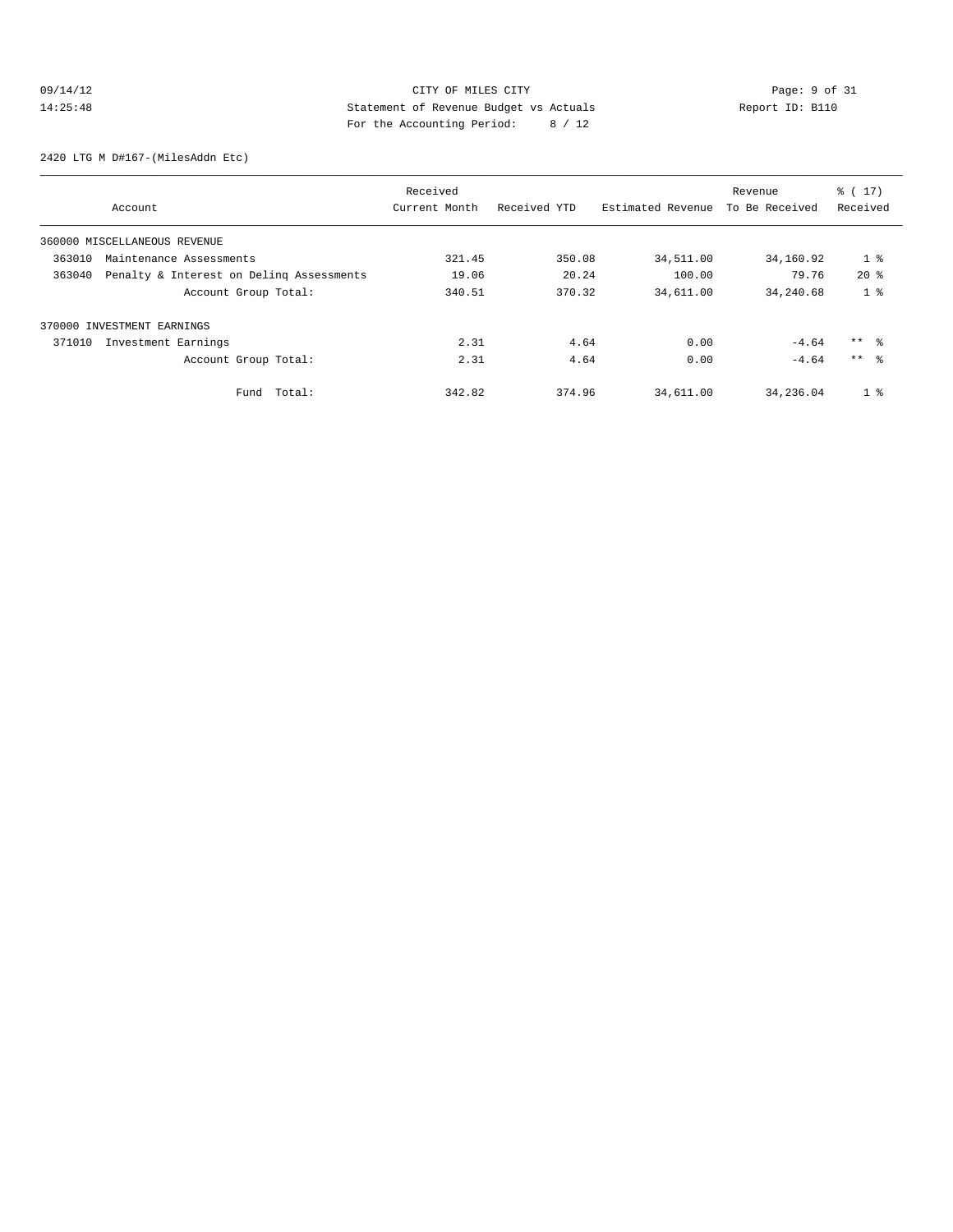# 09/14/12 Page: 10 of 31 14:25:48 Statement of Revenue Budget vs Actuals Report ID: B110<br>Text the Accounting Boxied: Review Report ID: B110 For the Accounting Period: 8 / 12

2430 LTG M D#171-(Balsam Est)

|                                   | Received      |              |                   | Revenue        | $\frac{1}{6}$ (17) |
|-----------------------------------|---------------|--------------|-------------------|----------------|--------------------|
| Account                           | Current Month | Received YTD | Estimated Revenue | To Be Received | Received           |
| 360000 MISCELLANEOUS REVENUE      |               |              |                   |                |                    |
| 363010<br>Maintenance Assessments | 0.00          | 0.00         | 4,008.00          | 4,008.00       | 0 <sup>8</sup>     |
| Account Group Total:              | 0.00          | 0.00         | 4,008.00          | 4,008.00       | 0 <sup>8</sup>     |
| 370000 INVESTMENT EARNINGS        |               |              |                   |                |                    |
| Investment Earnings<br>371010     | 0.15          | 0.47         | 0.00              | $-0.47$        | $***$ 8            |
| Account Group Total:              | 0.15          | 0.47         | 0.00              | $-0.47$        | $***$ 8            |
| Total:<br>Fund                    | 0.15          | 0.47         | 4,008.00          | 4,007.53       | 0 <sup>8</sup>     |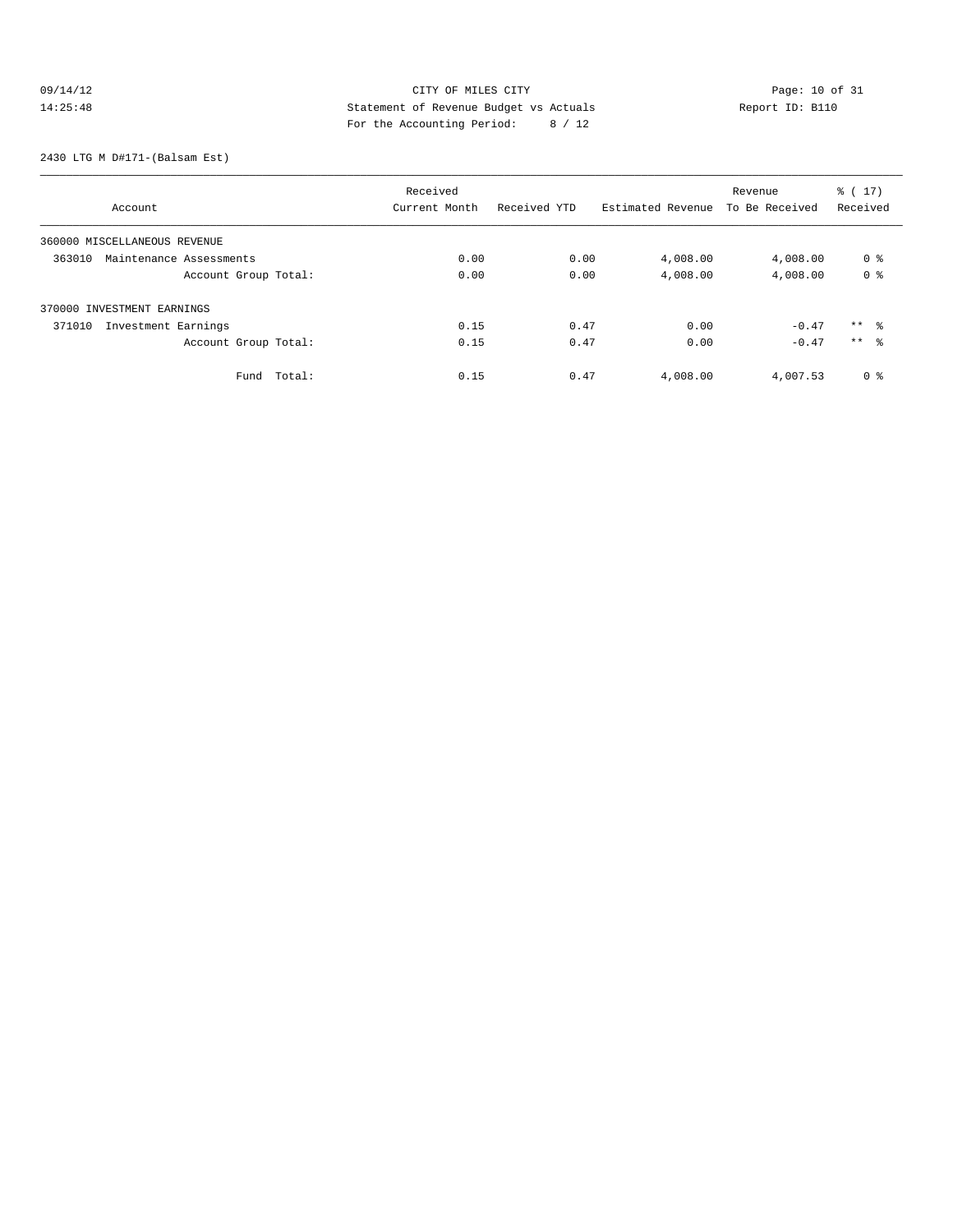# 09/14/12 Page: 11 of 31 14:25:48 Statement of Revenue Budget vs Actuals Report ID: B110 For the Accounting Period: 8 / 12

2440 LTG M D#172-(Main Str)

|                                                    | Received      |              |                   | Revenue        | % (17)         |
|----------------------------------------------------|---------------|--------------|-------------------|----------------|----------------|
| Account                                            | Current Month | Received YTD | Estimated Revenue | To Be Received | Received       |
| 360000 MISCELLANEOUS REVENUE                       |               |              |                   |                |                |
| 363010<br>Maintenance Assessments                  | 94.45         | 269.95       | 25,046.00         | 24,776.05      | 1 <sup>8</sup> |
| Penalty & Interest on Deling Assessments<br>363040 | 5.60          | 12.84        | 100.00            | 87.16          | $13*$          |
| Account Group Total:                               | 100.05        | 282.79       | 25,146.00         | 24,863.21      | 1 <sup>8</sup> |
| 370000 INVESTMENT EARNINGS                         |               |              |                   |                |                |
| 371010<br>Investment Earnings                      | 4.61          | 8.37         | 50.00             | 41.63          | $17*$          |
| Account Group Total:                               | 4.61          | 8.37         | 50.00             | 41.63          | $17*$          |
| Total:<br>Fund                                     | 104.66        | 291.16       | 25,196.00         | 24,904.84      | 1 <sup>8</sup> |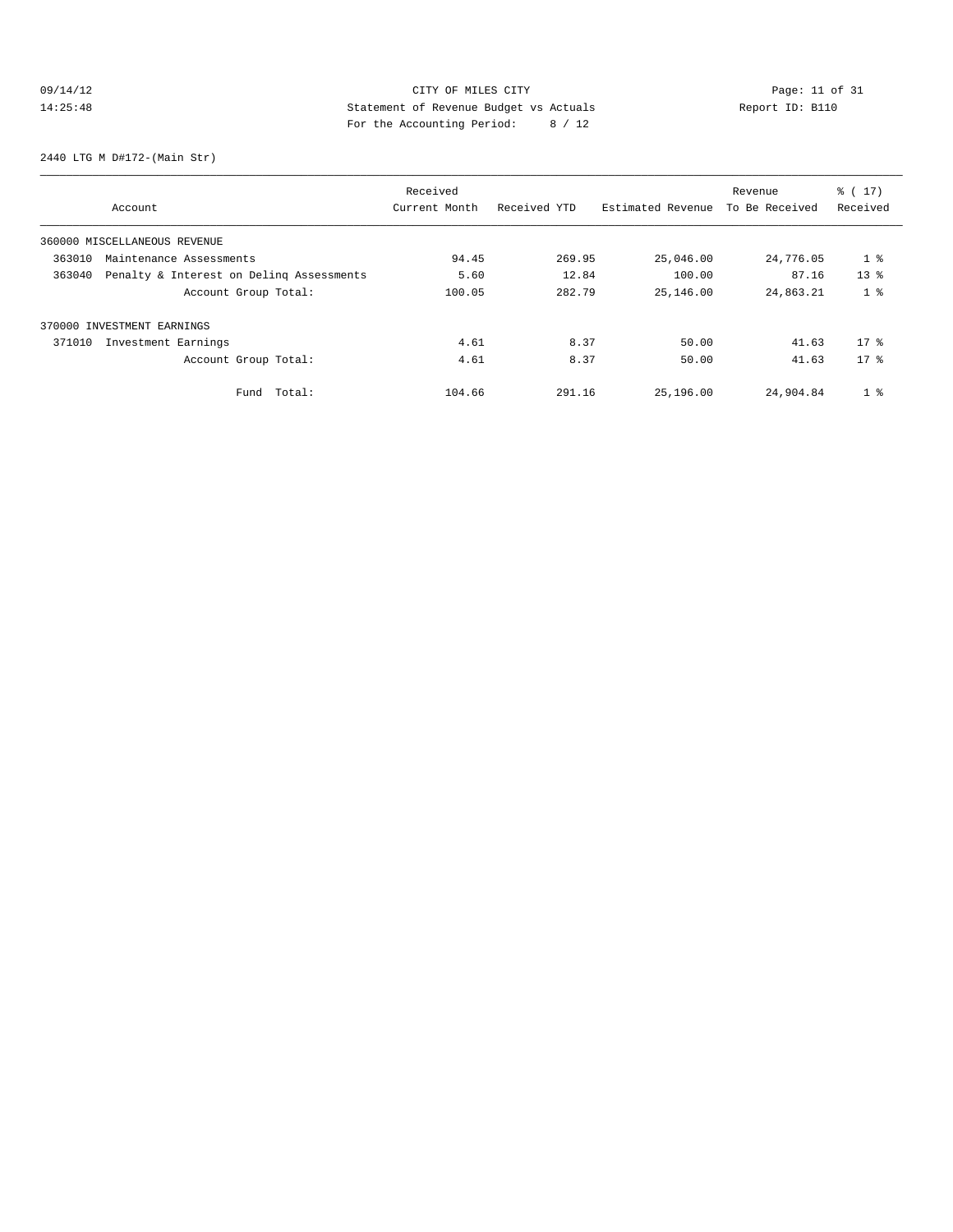# 09/14/12 Page: 12 of 31 14:25:48 Statement of Revenue Budget vs Actuals Report ID: B110<br>Report ID: B110 For the Accounting Period: 8 / 12

2450 LTG M D#195-(SG-Trico)

|                                                    | Received      |              |                   | Revenue        | % (17)          |
|----------------------------------------------------|---------------|--------------|-------------------|----------------|-----------------|
| Account                                            | Current Month | Received YTD | Estimated Revenue | To Be Received | Received        |
| 360000 MISCELLANEOUS REVENUE                       |               |              |                   |                |                 |
| 363010<br>Maintenance Assessments                  | 15.89         | 15.89        | 3,593.00          | 3,577.11       | 0 %             |
| Penalty & Interest on Deling Assessments<br>363040 | 0.94          | 0.94         | 0.00              | $-0.94$        | $***$ $ -$      |
| Account Group Total:                               | 16.83         | 16.83        | 3,593.00          | 3,576.17       | 0 <sup>8</sup>  |
| 370000 INVESTMENT EARNINGS                         |               |              |                   |                |                 |
| 371010<br>Investment Earnings                      | 0.46          | 1.07         | 0.00              | $-1.07$        | $***$ %         |
| Account Group Total:                               | 0.46          | 1.07         | 0.00              | $-1.07$        | $***$ $\approx$ |
| Fund Total:                                        | 17.29         | 17.90        | 3,593.00          | 3,575.10       | 0 <sub>8</sub>  |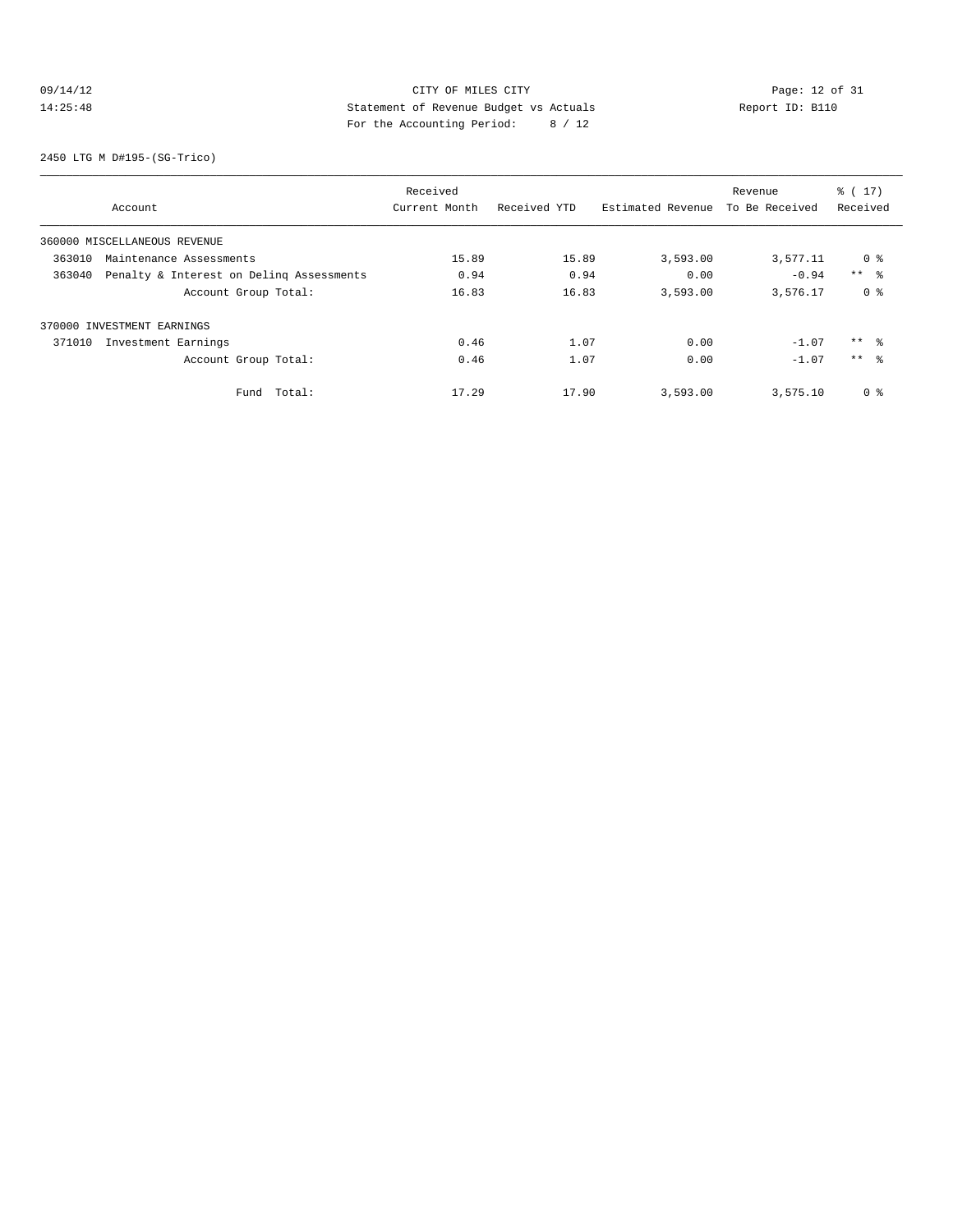# 09/14/12 CITY OF MILES CITY<br>14:25:48 Statement of Revenue Budget vs Actuals<br>For the Accounting Boules of 12 14:25:48 Statement of Revenue Budget vs Actuals Report ID: B110 For the Accounting Period: 8 / 12

2470 LTG M D#202-(SG-MDU&NV)

|        |                                          | Received      |              |                   | Revenue        | % (17)          |
|--------|------------------------------------------|---------------|--------------|-------------------|----------------|-----------------|
|        | Account                                  | Current Month | Received YTD | Estimated Revenue | To Be Received | Received        |
|        | 360000 MISCELLANEOUS REVENUE             |               |              |                   |                |                 |
| 363010 | Maintenance Assessments                  | 0.00          | 36.29        | 9,551.00          | 9,514.71       | 0 %             |
| 363040 | Penalty & Interest on Deling Assessments | 0.00          | 1.50         | 10.00             | 8.50           | 15 <sup>8</sup> |
|        | Account Group Total:                     | 0.00          | 37.79        | 9,561.00          | 9,523.21       | 0 <sup>8</sup>  |
|        | 370000 INVESTMENT EARNINGS               |               |              |                   |                |                 |
| 371010 | Investment Earnings                      | 0.35          | 0.90         | 0.00              | $-0.90$        | $***$ $\approx$ |
|        | Account Group Total:                     | 0.35          | 0.90         | 0.00              | $-0.90$        | $***$ $\approx$ |
|        | Fund Total:                              | 0.35          | 38.69        | 9,561.00          | 9,522.31       | 0 <sup>8</sup>  |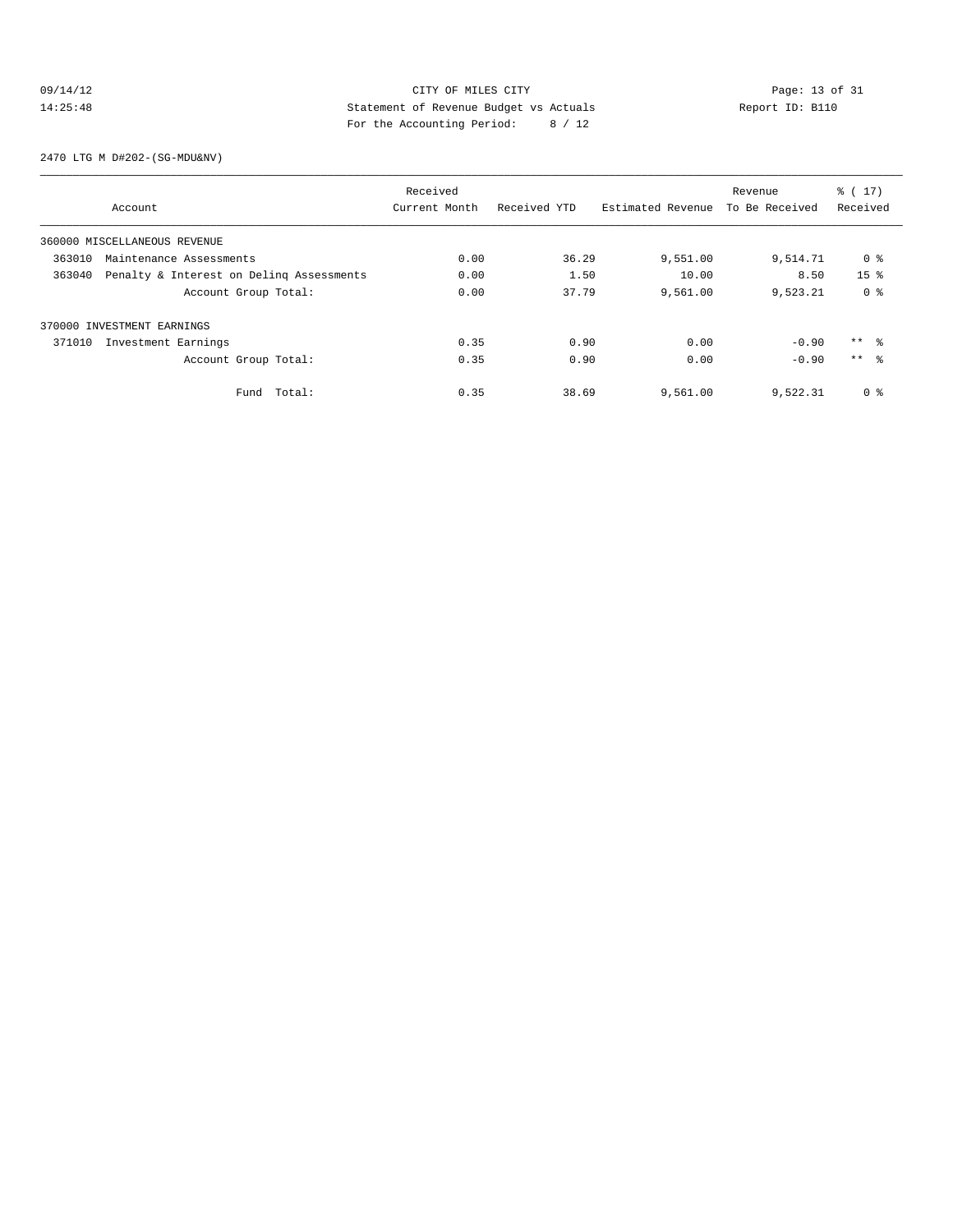# 09/14/12 Page: 14 of 31 14:25:48 Statement of Revenue Budget vs Actuals Report ID: B110 For the Accounting Period: 8 / 12

2480 LTG M M#173-(Milestown Estates)

|                              |                                          | Received      |              |                   | Revenue        | % (17)          |
|------------------------------|------------------------------------------|---------------|--------------|-------------------|----------------|-----------------|
| Account                      |                                          | Current Month | Received YTD | Estimated Revenue | To Be Received | Received        |
| 360000 MISCELLANEOUS REVENUE |                                          |               |              |                   |                |                 |
| 363010                       | Maintenance Assessments                  | 0.00          | 9.07         | 266.00            | 256.93         | 3 <sup>8</sup>  |
| 363040                       | Penalty & Interest on Deling Assessments | 0.00          | 0.37         | 0.00              | $-0.37$        | $***$ $\approx$ |
|                              | Account Group Total:                     | 0.00          | 9.44         | 266.00            | 256.56         | $4\degree$      |
| 370000 INVESTMENT EARNINGS   |                                          |               |              |                   |                |                 |
| 371010                       | Investment Earnings                      | 0.07          | 0.18         | 0.00              | $-0.18$        | $***$ $\approx$ |
|                              | Account Group Total:                     | 0.07          | 0.18         | 0.00              | $-0.18$        | $***$ $\approx$ |
|                              | Total:<br>Fund                           | 0.07          | 9.62         | 266.00            | 256.38         | $4\degree$      |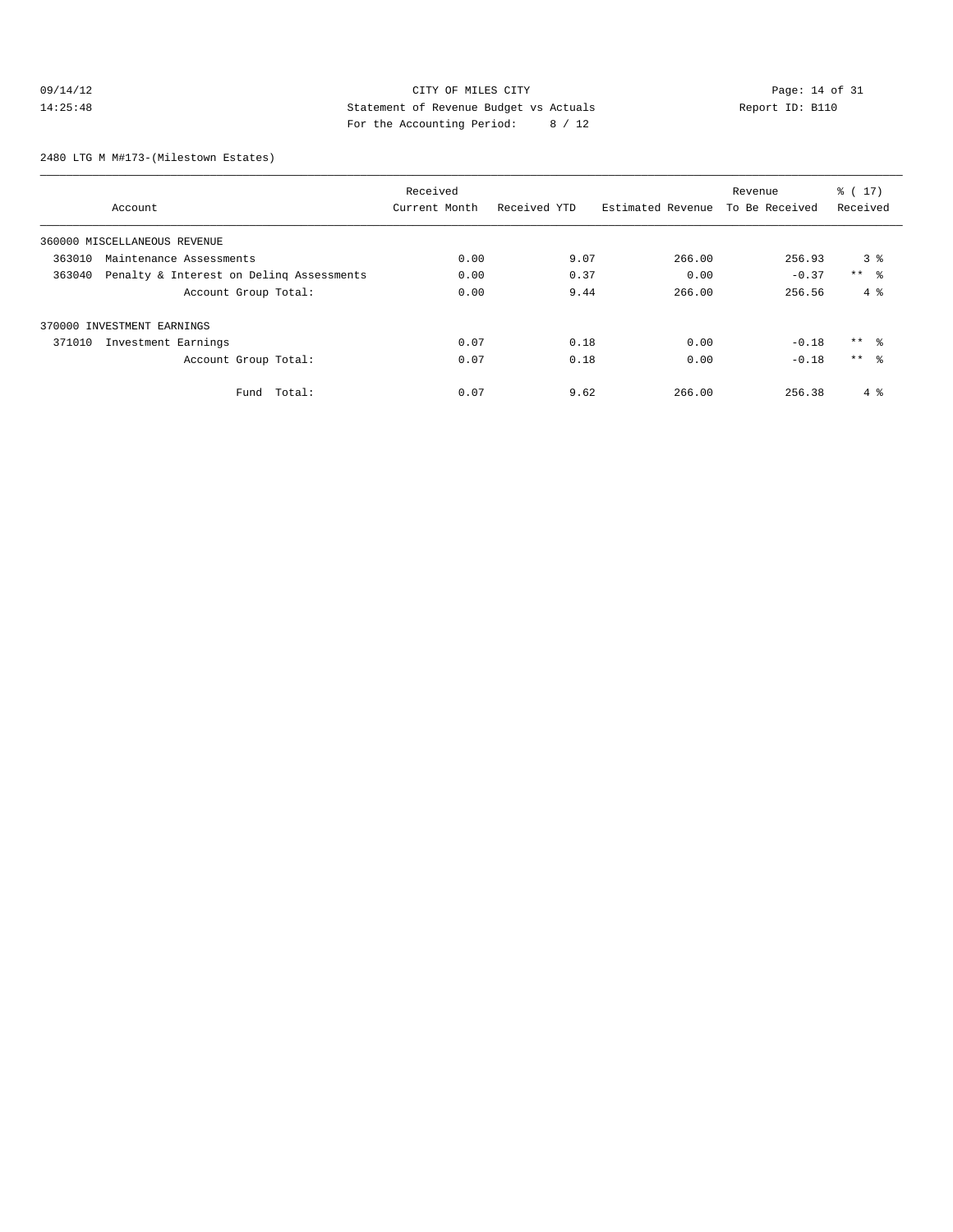# 09/14/12 Page: 15 of 31 14:25:48 Statement of Revenue Budget vs Actuals Report ID: B110<br>Report ID: B110 For the Accounting Period: 8 / 12

2510 STR MAINT DIST #204

| Account                                            | Received<br>Current Month | Received YTD | Estimated Revenue | Revenue<br>To Be Received | % (17)<br>Received |
|----------------------------------------------------|---------------------------|--------------|-------------------|---------------------------|--------------------|
| 360000 MISCELLANEOUS REVENUE                       |                           |              |                   |                           |                    |
| 363010<br>Maintenance Assessments                  | 4,364.56                  | 10,253.69    | 824,367.00        | 814, 113. 31              | $1 \degree$        |
| 363040<br>Penalty & Interest on Deling Assessments | 466.68                    | 970.91       | 1,000.00          | 29.09                     | 97 <sup>°</sup>    |
| Account Group Total:                               | 4,831.24                  | 11,224.60    | 825, 367.00       | 814, 142. 40              | 1 <sup>8</sup>     |
| 370000 INVESTMENT EARNINGS                         |                           |              |                   |                           |                    |
| Investment Earnings<br>371010                      | 180.45                    | 322.50       | 400.00            | 77.50                     | $81$ %             |
| Account Group Total:                               | 180.45                    | 322.50       | 400.00            | 77.50                     | $81$ %             |
| 380000<br>OTHER FINANCING SOURCES                  |                           |              |                   |                           |                    |
| 383000<br>Interfund Operating Transfer             | 0.00                      | 0.00         | 89,695.00         | 89,695.00                 | 0 <sup>8</sup>     |
| Account Group Total:                               | 0.00                      | 0.00         | 89,695.00         | 89,695.00                 | 0 <sup>8</sup>     |
| Total:<br>Fund                                     | 5,011.69                  | 11,547.10    | 915,462.00        | 903, 914.90               | 1 <sup>8</sup>     |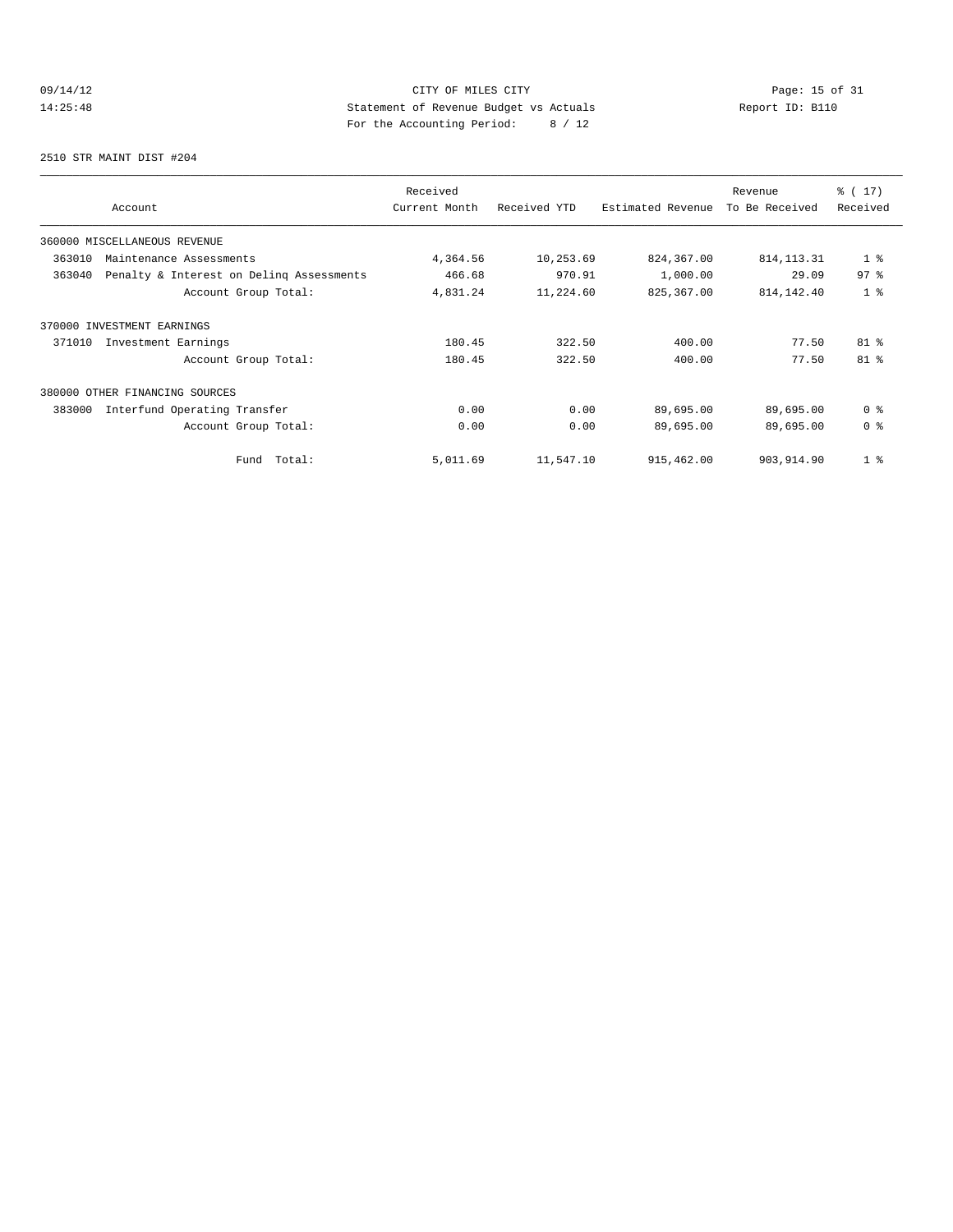# 09/14/12 Page: 16 of 31 14:25:48 Statement of Revenue Budget vs Actuals Report ID: B110<br>Text the Accounting Boxied: Review Report ID: B110 For the Accounting Period: 8 / 12

2520 STR MAINT DIST #205

| Account                                            | Received<br>Current Month | Received YTD | Estimated Revenue | Revenue<br>To Be Received | $\frac{1}{6}$ ( 17)<br>Received |
|----------------------------------------------------|---------------------------|--------------|-------------------|---------------------------|---------------------------------|
| 360000 MISCELLANEOUS REVENUE                       |                           |              |                   |                           |                                 |
| 363010<br>Maintenance Assessments                  | 1,535.43                  | 6,925.50     | 236, 245.00       | 229, 319.50               | 3%                              |
| Penalty & Interest on Deling Assessments<br>363040 | 106.54                    | 450.63       | 1,000.00          | 549.37                    | 45%                             |
| Account Group Total:                               | 1,641.97                  | 7,376.13     | 237, 245.00       | 229,868.87                | 3 <sup>8</sup>                  |
| 370000 INVESTMENT EARNINGS                         |                           |              |                   |                           |                                 |
| 371010<br>Investment Earnings                      | 27.40                     | 48.78        | 400.00            | 351.22                    | $12*$                           |
| Account Group Total:                               | 27.40                     | 48.78        | 400.00            | 351.22                    | $12*$                           |
| 380000 OTHER FINANCING SOURCES                     |                           |              |                   |                           |                                 |
| 383000<br>Interfund Operating Transfer             | 0.00                      | 0.00         | 89,695.00         | 89,695.00                 | 0 <sup>8</sup>                  |
| Account Group Total:                               | 0.00                      | 0.00         | 89,695.00         | 89,695.00                 | 0 <sup>8</sup>                  |
| Total:<br>Fund                                     | 1,669.37                  | 7,424.91     | 327,340.00        | 319,915.09                | 2 <sup>8</sup>                  |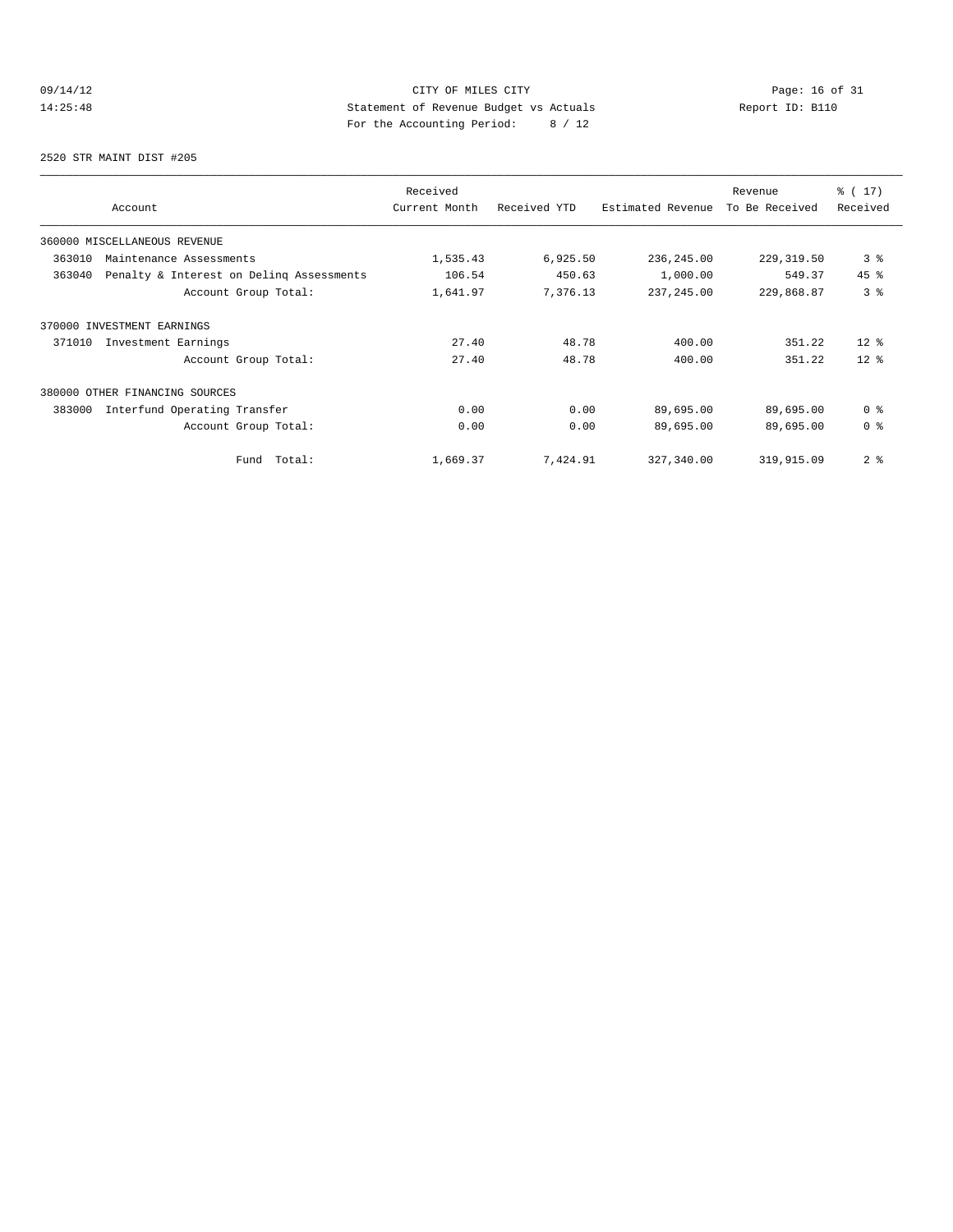# 09/14/12 CITY OF MILES CITY<br>14:25:48 Statement of Revenue Budget vs Actuals<br>For the Accounting Positel (10) Computer of the Accounting Positel (10) Computer (10) Computer (10) Computer (20) 14:25:48 Statement of Revenue Budget vs Actuals Report ID: B110 For the Accounting Period: 8 / 12

2540 STR MAINT DIST#207-(MILESTOWN ESTATES)

|        |                                          | Received      |              |                   | Revenue        | % (17)          |
|--------|------------------------------------------|---------------|--------------|-------------------|----------------|-----------------|
|        | Account                                  | Current Month | Received YTD | Estimated Revenue | To Be Received | Received        |
|        | 360000 MISCELLANEOUS REVENUE             |               |              |                   |                |                 |
| 363010 | Maintenance Assessments                  | 0.00          | 289.55       | 4,138.00          | 3,848.45       | 7 %             |
| 363040 | Penalty & Interest on Deling Assessments | 0.00          | 34.20        | 0.00              | $-34.20$       | $***$ $ -$      |
|        | Account Group Total:                     | 0.00          | 323.75       | 4,138.00          | 3,814.25       | 8 %             |
|        | 370000 INVESTMENT EARNINGS               |               |              |                   |                |                 |
| 371010 | Investment Earnings                      | 0.35          | 0.61         | 0.00              | $-0.61$        | $***$ 8         |
|        | Account Group Total:                     | 0.35          | 0.61         | 0.00              | $-0.61$        | $***$ $\approx$ |
|        | Fund Total:                              | 0.35          | 324.36       | 4,138.00          | 3,813.64       | 8 %             |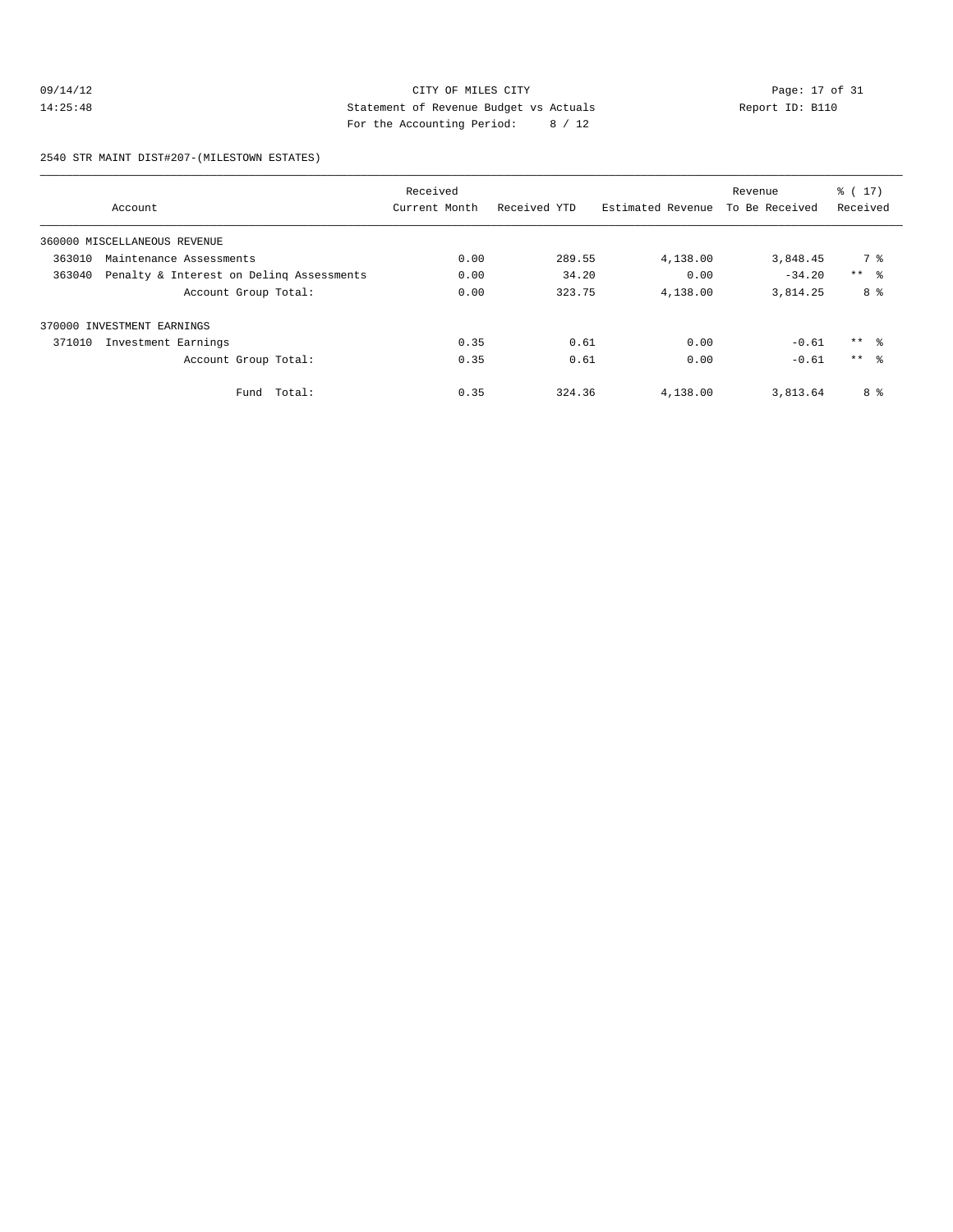# 09/14/12 CITY OF MILES CITY<br>14:25:48 Statement of Revenue Budget vs Actuals<br>For the Accounting Dominal:  $\frac{1}{2}$  (12) Report ID: B110 14:25:48 Statement of Revenue Budget vs Actuals Report ID: B110 For the Accounting Period: 8 / 12

#### 2701 Fire Grants

| Account                      | Received<br>Current Month | Received YTD | Estimated Revenue | Revenue<br>To Be Received | $\frac{1}{6}$ ( 17 )<br>Received |
|------------------------------|---------------------------|--------------|-------------------|---------------------------|----------------------------------|
| 360000 MISCELLANEOUS REVENUE |                           |              |                   |                           |                                  |
| DONATIONS-FIRE/AMB<br>365040 | 0.00                      | 0.00         | 5,250.00          | 5,250.00                  | 0 %                              |
| Account Group Total:         | 0.00                      | 0.00         | 5,250.00          | 5,250.00                  | 0 <sup>8</sup>                   |
| Fund Total:                  | 0.00                      | 0.00         | 5,250.00          | 5,250.00                  | 0 %                              |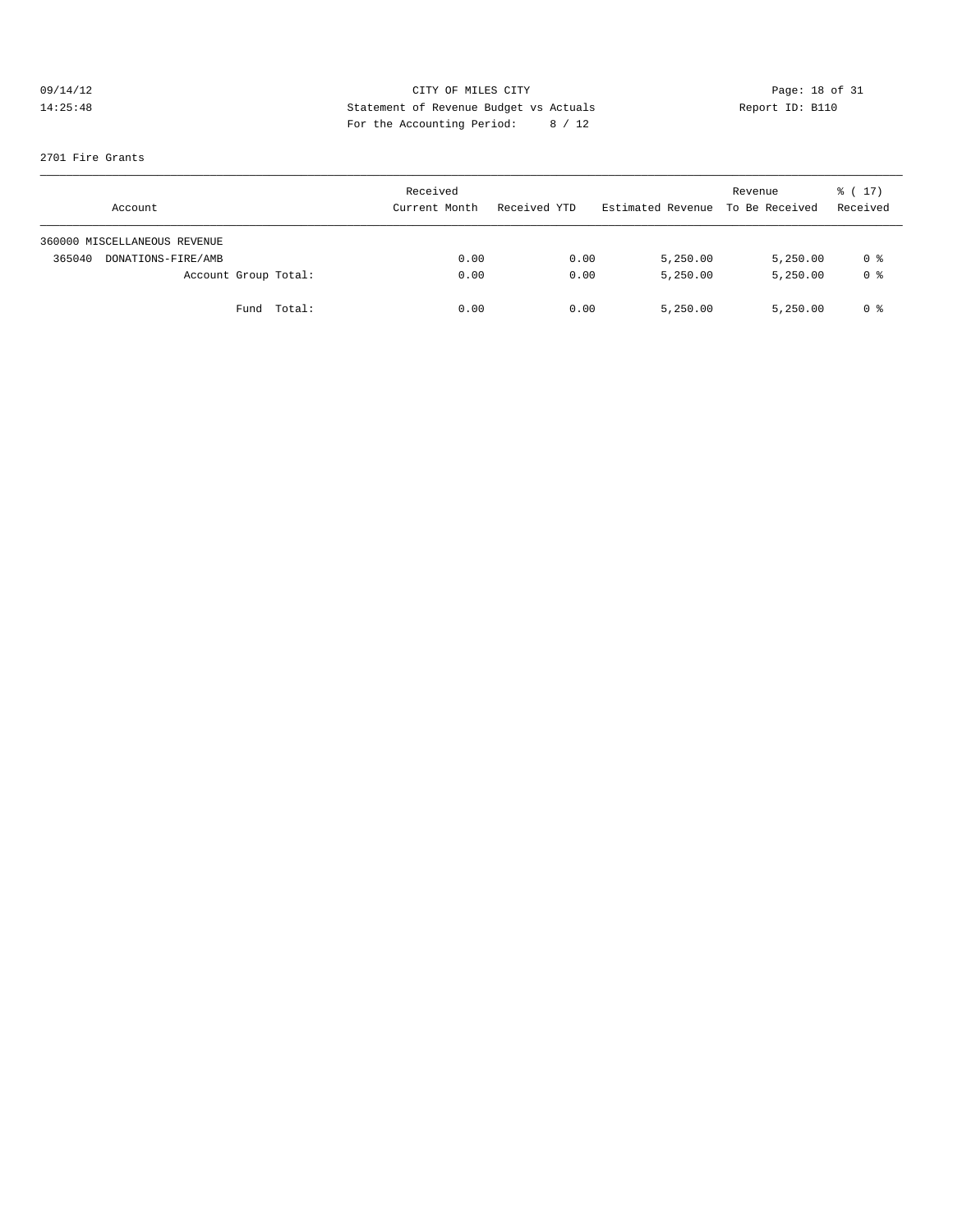# 09/14/12 Page: 19 of 31 14:25:48 Statement of Revenue Budget vs Actuals Report ID: B110 For the Accounting Period: 8 / 12

2820 GAS TAX

| Account                              | Received<br>Current Month | Received YTD | Estimated Revenue | Revenue<br>To Be Received | $\frac{1}{6}$ (17)<br>Received |
|--------------------------------------|---------------------------|--------------|-------------------|---------------------------|--------------------------------|
| 330000 INTERGOVERNMENTAL REVENUES    |                           |              |                   |                           |                                |
| Gasoline Tax Apportionment<br>335040 | 15, 105.45                | 30,210.91    | 181,265.00        | 151,054.09                | $17*$                          |
| Account Group Total:                 | 15, 105.45                | 30,210.91    | 181,265.00        | 151,054.09                | $17*$                          |
| Fund Total:                          | 15,105.45                 | 30,210.91    | 181,265.00        | 151,054.09                | $17*$                          |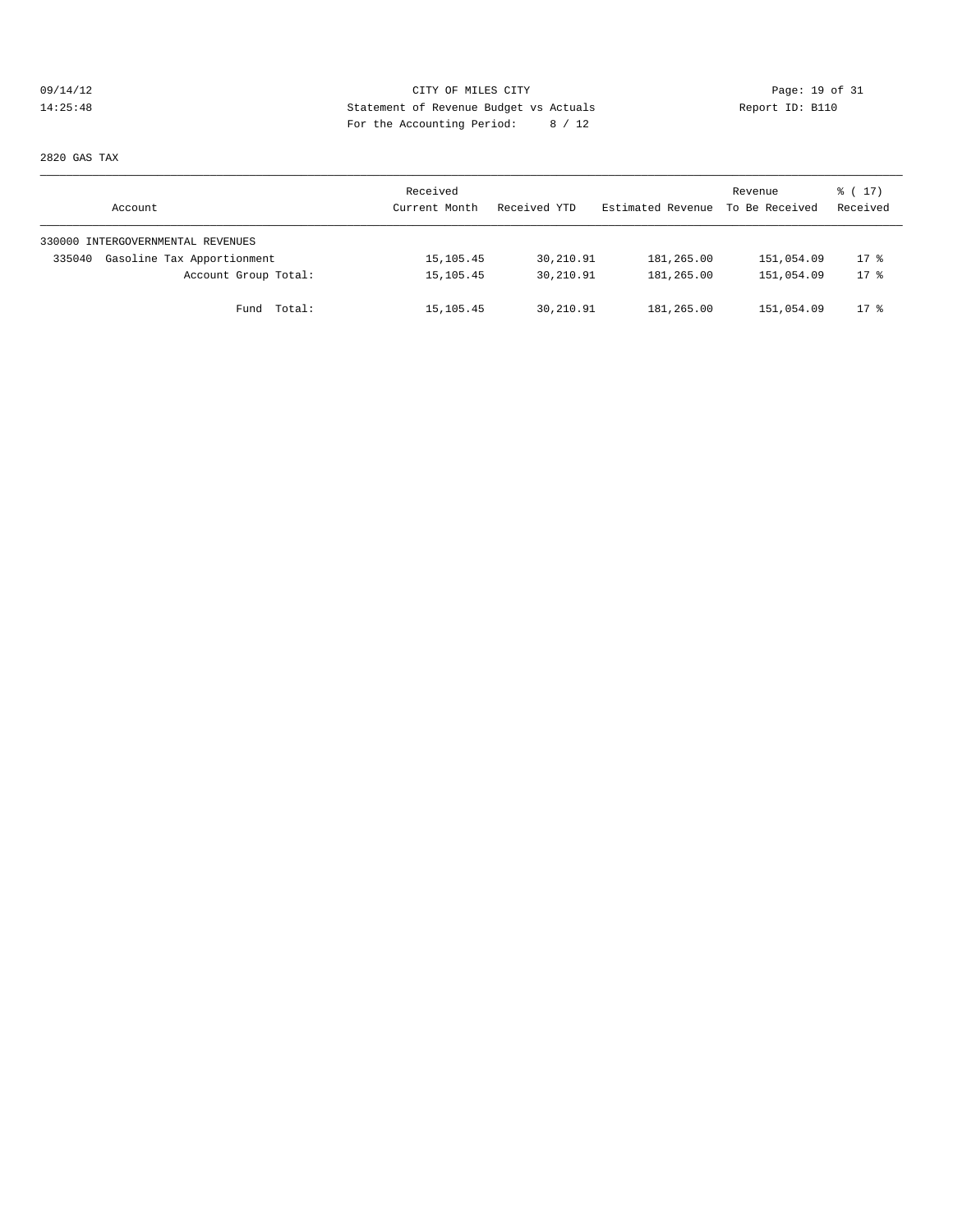# 09/14/12 CITY OF MILES CITY<br>14:25:48 Statement of Revenue Budget vs Actuals<br>For the Accounting Positel (10) Control (10) Report ID: B110 14:25:48 Statement of Revenue Budget vs Actuals Report ID: B110 For the Accounting Period: 8 / 12

#### 2850 911 EMERGENCY

|                                   | Received      |              |                   | Revenue        | ៖ ( 17)        |
|-----------------------------------|---------------|--------------|-------------------|----------------|----------------|
| Account                           | Current Month | Received YTD | Estimated Revenue | To Be Received | Received       |
| 330000 INTERGOVERNMENTAL REVENUES |               |              |                   |                |                |
| Basic 911 Funds<br>335080         | 0.00          | 0.00         | 65,244.00         | 65,244.00      | 0 <sup>8</sup> |
| 335081<br>Enhanced 911 Funds      | 0.00          | 0.00         | 65,244.00         | 65,244.00      | 0 <sup>8</sup> |
| 335082<br>911 - WIRELESS FUNDS    | 0.00          | 0.00         | 78,217.00         | 78,217.00      | 0 <sup>8</sup> |
| Account Group Total:              | 0.00          | 0.00         | 208,705.00        | 208,705.00     | 0 <sup>8</sup> |
| 370000 INVESTMENT EARNINGS        |               |              |                   |                |                |
| 371010<br>Investment Earnings     | 14.90         | 28.48        | 200.00            | 171.52         | $14*$          |
| Account Group Total:              | 14.90         | 28.48        | 200.00            | 171.52         | $14*$          |
| Total:<br>Fund                    | 14.90         | 28.48        | 208,905.00        | 208,876.52     | 0 <sup>8</sup> |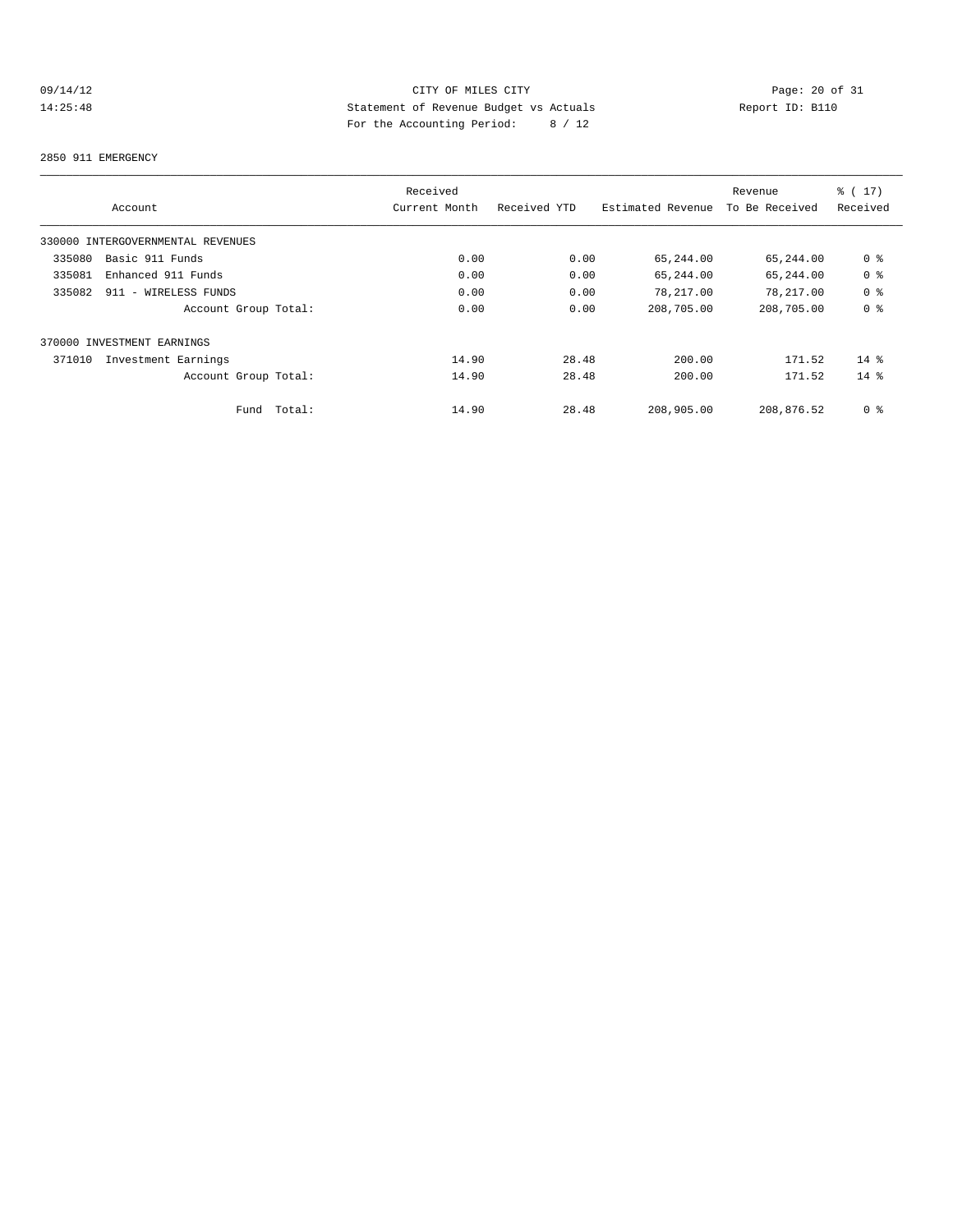# 09/14/12 CITY OF MILES CITY<br>14:25:48 Statement of Revenue Budget vs Actuals<br>For the Accounting Dominal:  $\theta$  / 12 14:25:48 Statement of Revenue Budget vs Actuals Report ID: B110 For the Accounting Period: 8 / 12

#### 2880 LIBRARY GRANTS

|        | Account                           | Received<br>Current Month | Received YTD | Estimated Revenue | Revenue<br>To Be Received | $\frac{1}{6}$ ( 17 )<br>Received |
|--------|-----------------------------------|---------------------------|--------------|-------------------|---------------------------|----------------------------------|
|        | 330000 INTERGOVERNMENTAL REVENUES |                           |              |                   |                           |                                  |
| 334100 | Library - State Aid               | 0.00                      | 0.00         | 1,519.00          | 1,519.00                  | 0 %                              |
| 334101 | HB#193-Interlibrary Loan Reimb    | 0.00                      | 0.00         | 2,500.00          | 2,500.00                  | 0 <sup>8</sup>                   |
| 334105 | Sagebrush Fed/Coal Sev Tax        | 0.00                      | 0.00         | 5,354.00          | 5,354.00                  | 0 <sub>8</sub>                   |
|        | Account Group Total:              | 0.00                      | 0.00         | 9,373.00          | 9,373.00                  | 0 <sub>8</sub>                   |
|        | Total:<br>Fund                    | 0.00                      | 0.00         | 9,373.00          | 9,373.00                  | 0 <sup>8</sup>                   |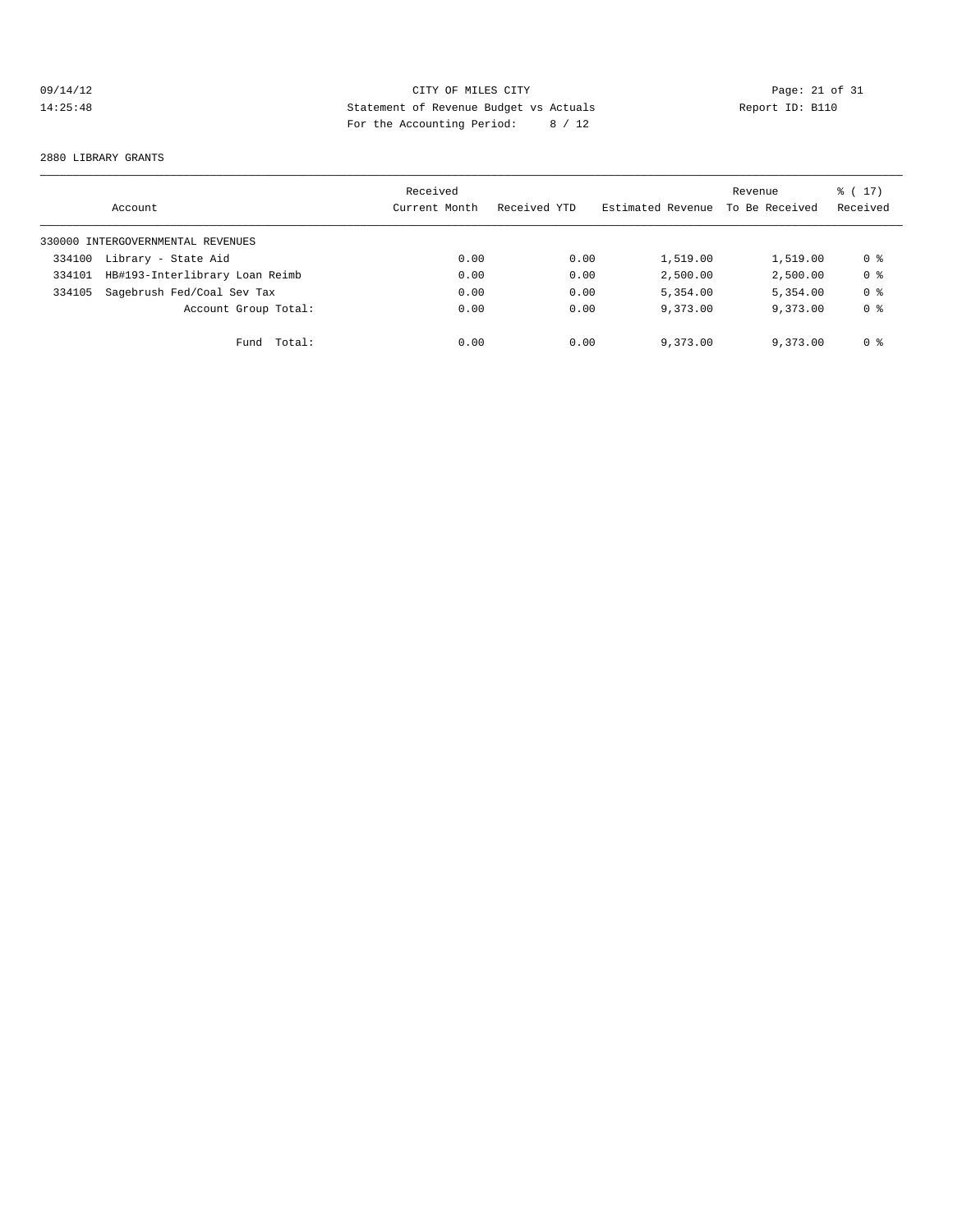# 09/14/12 CITY OF MILES CITY<br>14:25:48 Statement of Revenue Budget vs Actuals<br>14:25:48 Page: 22 of 31<br>For the Aggounting Doriod:  $\theta$  / 12 14:25:48 Statement of Revenue Budget vs Actuals Report ID: B110 For the Accounting Period: 8 / 12

2935 Historic Preservation

|                                        | Received      |              |                   | Revenue        | $\frac{1}{6}$ (17) |
|----------------------------------------|---------------|--------------|-------------------|----------------|--------------------|
| Account                                | Current Month | Received YTD | Estimated Revenue | To Be Received | Received           |
| INTERGOVERNMENTAL REVENUES<br>330000   |               |              |                   |                |                    |
| 334000<br>State Grants                 | 0.00          | 0.00         | 5,500.00          | 5,500.00       | 0 <sup>8</sup>     |
| Account Group Total:                   | 0.00          | 0.00         | 5,500.00          | 5,500.00       | 0 <sup>8</sup>     |
| 360000 MISCELLANEOUS REVENUE           |               |              |                   |                |                    |
| Contributions and Donations<br>365000  | 0.00          | 0.00         | 4,100.00          | 4,100.00       | 0 <sup>8</sup>     |
| Account Group Total:                   | 0.00          | 0.00         | 4,100.00          | 4,100.00       | 0 <sup>8</sup>     |
| 380000 OTHER FINANCING SOURCES         |               |              |                   |                |                    |
| Interfund Operating Transfer<br>383000 | 0.00          | 0.00         | 6,000.00          | 6,000.00       | 0 <sup>8</sup>     |
| Account Group Total:                   | 0.00          | 0.00         | 6,000.00          | 6,000.00       | 0 <sup>8</sup>     |
| Total:<br>Fund                         | 0.00          | 0.00         | 15,600.00         | 15,600.00      | 0 <sup>8</sup>     |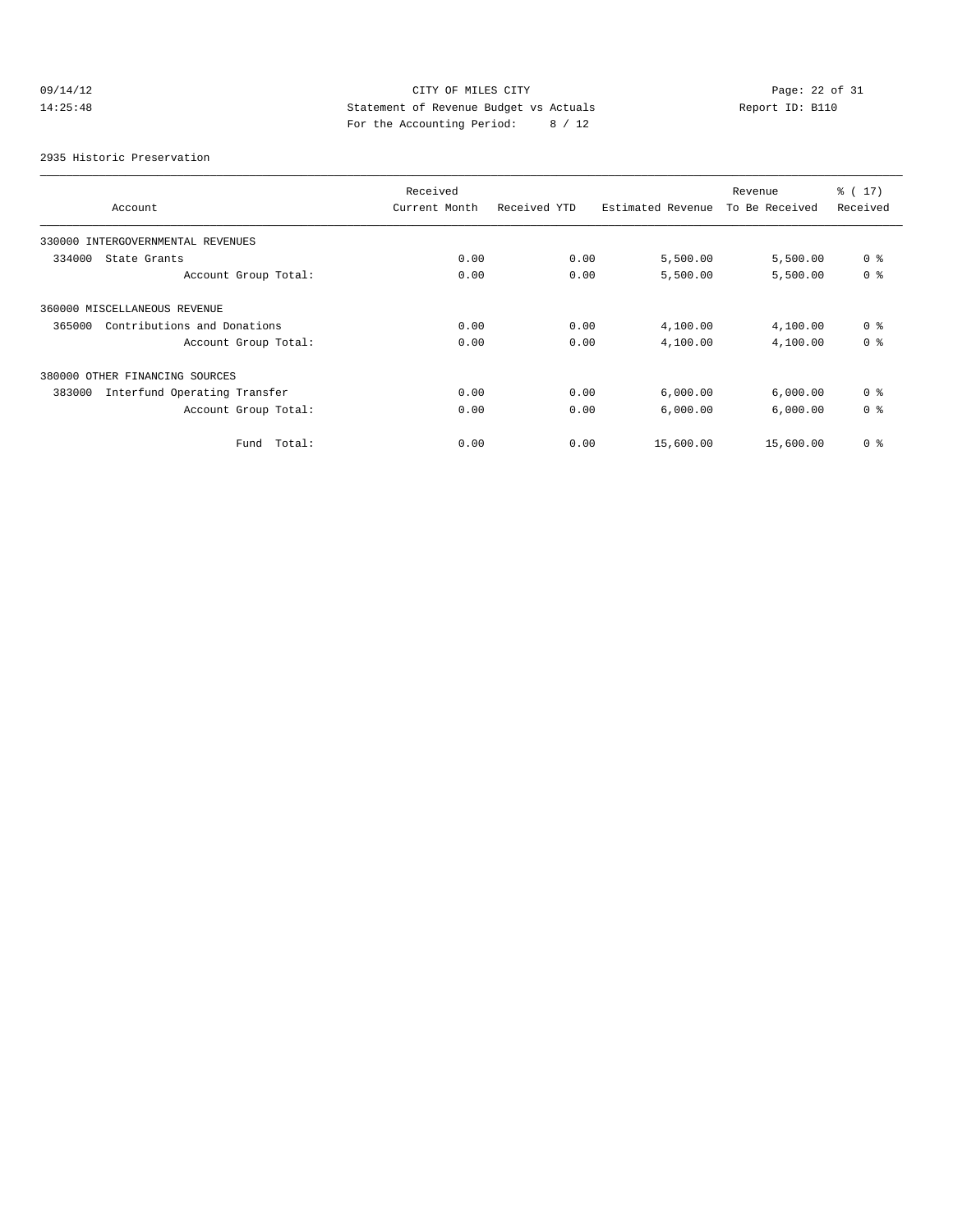#### 09/14/12 CITY OF MILES CITY<br>14:25:48 Statement of Revenue Budget vs Actuals<br>14:25:48 Report ID: B110 14:25:48 Statement of Revenue Budget vs Actuals Report ID: B110 For the Accounting Period: 8 / 12

2985 RETIRED SENIOR VOLUNTEER PROG (RSVP)

|        | Account                           | Received<br>Current Month | Received YTD | Estimated Revenue | Revenue<br>To Be Received | $\frac{1}{6}$ (17)<br>Received |
|--------|-----------------------------------|---------------------------|--------------|-------------------|---------------------------|--------------------------------|
|        | 330000 INTERGOVERNMENTAL REVENUES |                           |              |                   |                           |                                |
| 331165 | RSVP FEDERAL GRANTS               | 0.00                      | 14,557.00    | 58,228.00         | 43,671.00                 | 25%                            |
|        | Account Group Total:              | 0.00                      | 14,557.00    | 58,228.00         | 43,671.00                 | 25%                            |
|        | 360000 MISCELLANEOUS REVENUE      |                           |              |                   |                           |                                |
| 362020 | MISC REVENUE                      | 3,760.32                  | 4,810.52     | 10,000.00         | 5,189.48                  | $48*$                          |
| 365000 | Contributions and Donations       | 184.00                    | 184.00       | 2,746.00          | 2,562.00                  | 7 %                            |
|        | Account Group Total:              | 3,944.32                  | 4,994.52     | 12,746.00         | 7,751.48                  | 39 <sup>8</sup>                |
|        | 370000 INVESTMENT EARNINGS        |                           |              |                   |                           |                                |
| 371010 | Investment Earnings               | 4.14                      | 5.41         | 0.00              | $-5.41$                   | $***$ $\approx$                |
|        | Account Group Total:              | 4.14                      | 5.41         | 0.00              | $-5.41$                   | $***$ $ -$                     |
|        | Total:<br>Fund                    | 3,948.46                  | 19,556.93    | 70,974.00         | 51, 417.07                | $28$ %                         |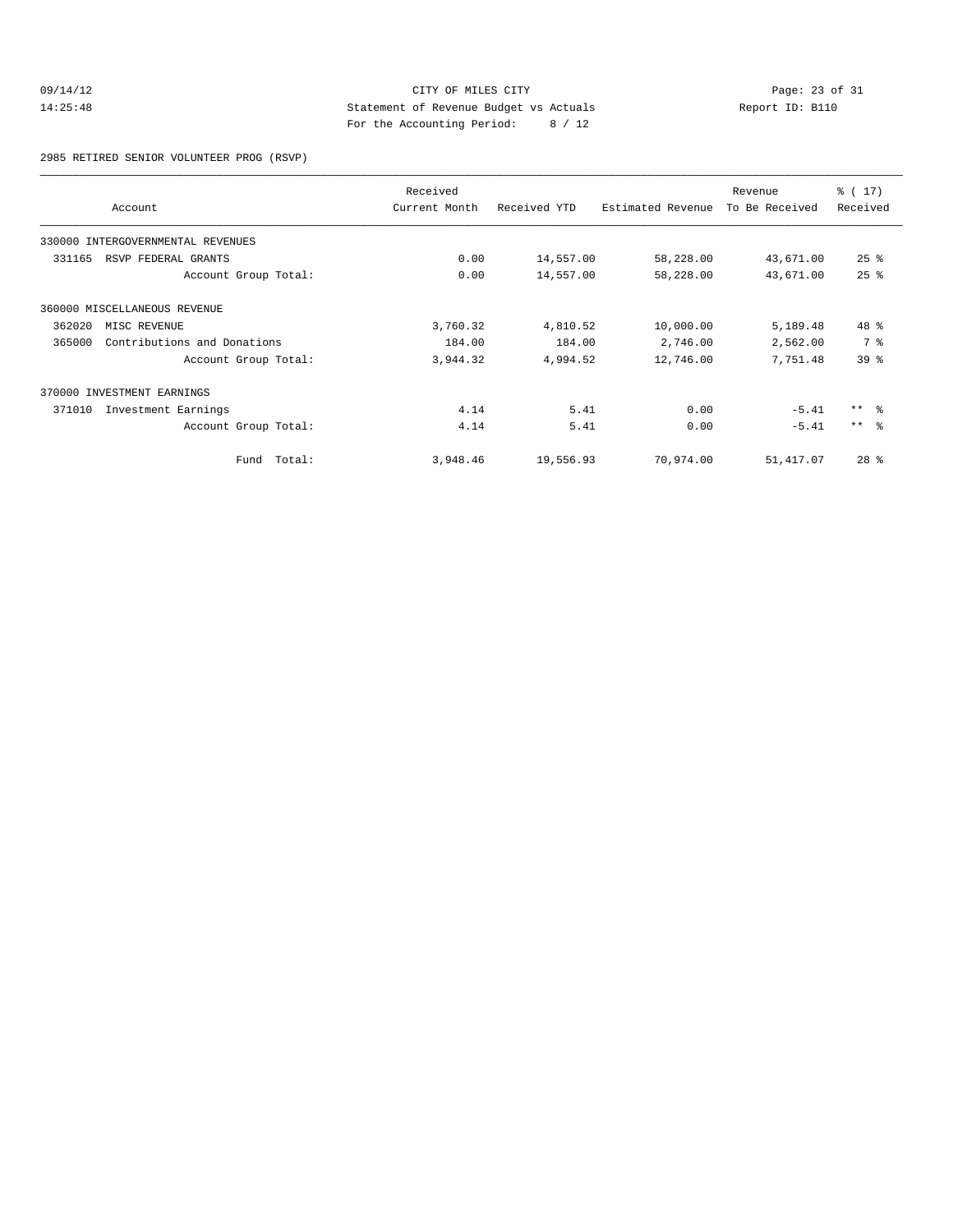#### 09/14/12 Page: 24 of 31 14:25:48 Statement of Revenue Budget vs Actuals Report ID: B110 For the Accounting Period: 8 / 12

3300 Judgement & Losses-Power Settlement

|              | Account                                | Received<br>Current Month | Received YTD | Estimated Revenue | Revenue<br>To Be Received | ៖ ( 17)<br>Received |  |
|--------------|----------------------------------------|---------------------------|--------------|-------------------|---------------------------|---------------------|--|
| 310000 TAXES |                                        |                           |              |                   |                           |                     |  |
| 311010       | Real Property Taxes                    | 0.00                      | 10.79        | 0.00              | $-10.79$                  | $***$ %             |  |
| 312000       | Penalty & Interest on Delinquent Taxes | 0.00                      | 3.85         | 0.00              | $-3.85$                   | $***$ 8             |  |
|              | Account Group Total:                   | 0.00                      | 14.64        | 0.00              | $-14.64$                  | $***$ $\frac{6}{6}$ |  |
|              | Total:<br>Fund                         | 0.00                      | 14.64        | 0.00              | $-14.64$                  | $***$ %             |  |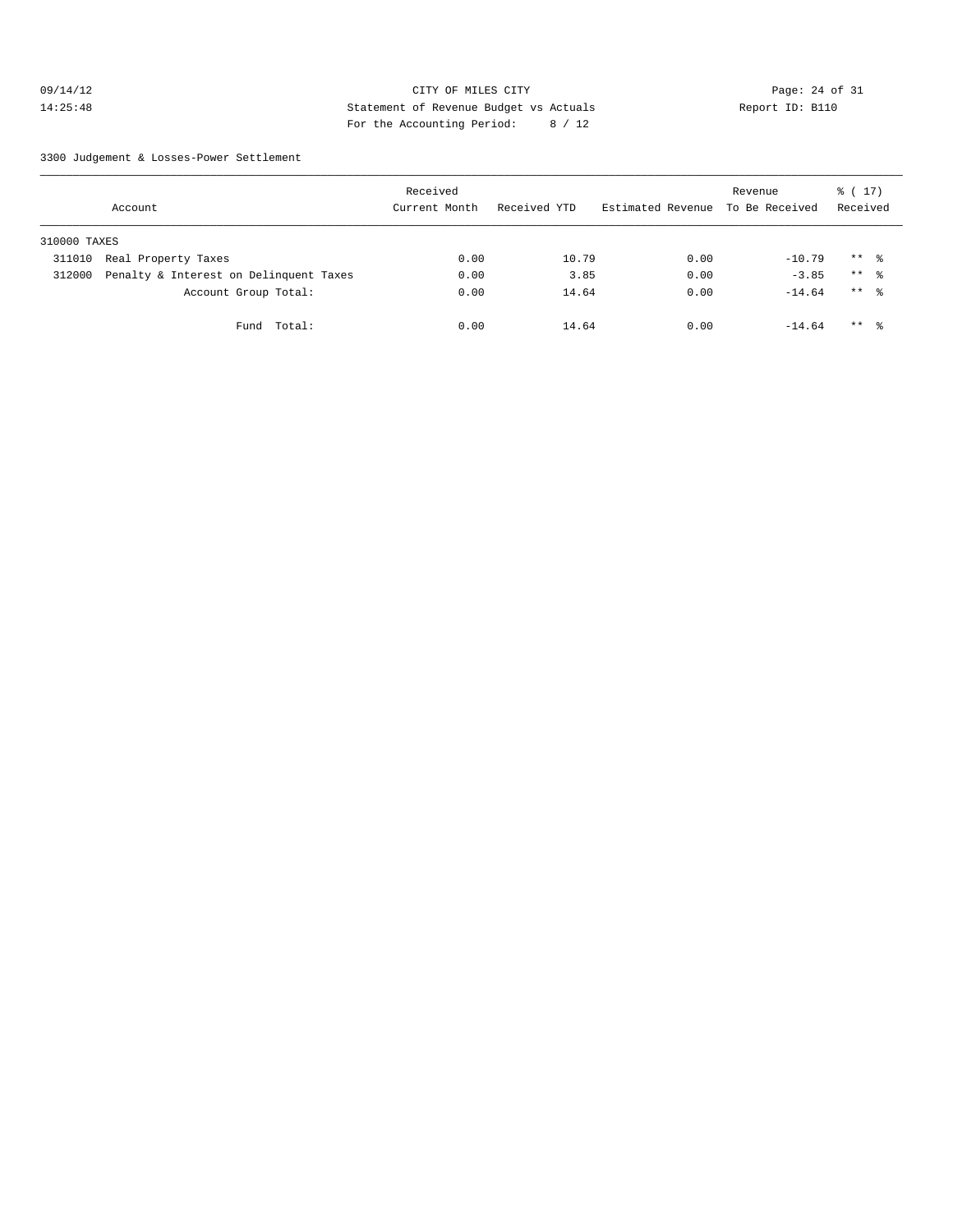#### 09/14/12 Page: 25 of 31 14:25:48 Statement of Revenue Budget vs Actuals Report ID: B110 For the Accounting Period: 8 / 12

4000 General Fund Capitol Improvement Fund

| Account                       | Received<br>Current Month | Received YTD | Estimated Revenue To Be Received | Revenue  | $\frac{1}{6}$ (17)<br>Received |
|-------------------------------|---------------------------|--------------|----------------------------------|----------|--------------------------------|
| 370000 INVESTMENT EARNINGS    |                           |              |                                  |          |                                |
| Investment Earnings<br>371010 | 63.47                     | 63.47        | 0.00                             | $-63.47$ | $***$ $\frac{6}{3}$            |
| Account Group Total:          | 63.47                     | 63.47        | 0.00                             | $-63.47$ | $***$ %                        |
| Fund Total:                   | 63.47                     | 63.47        | 0.00                             | $-63.47$ | $***$ $\frac{6}{3}$            |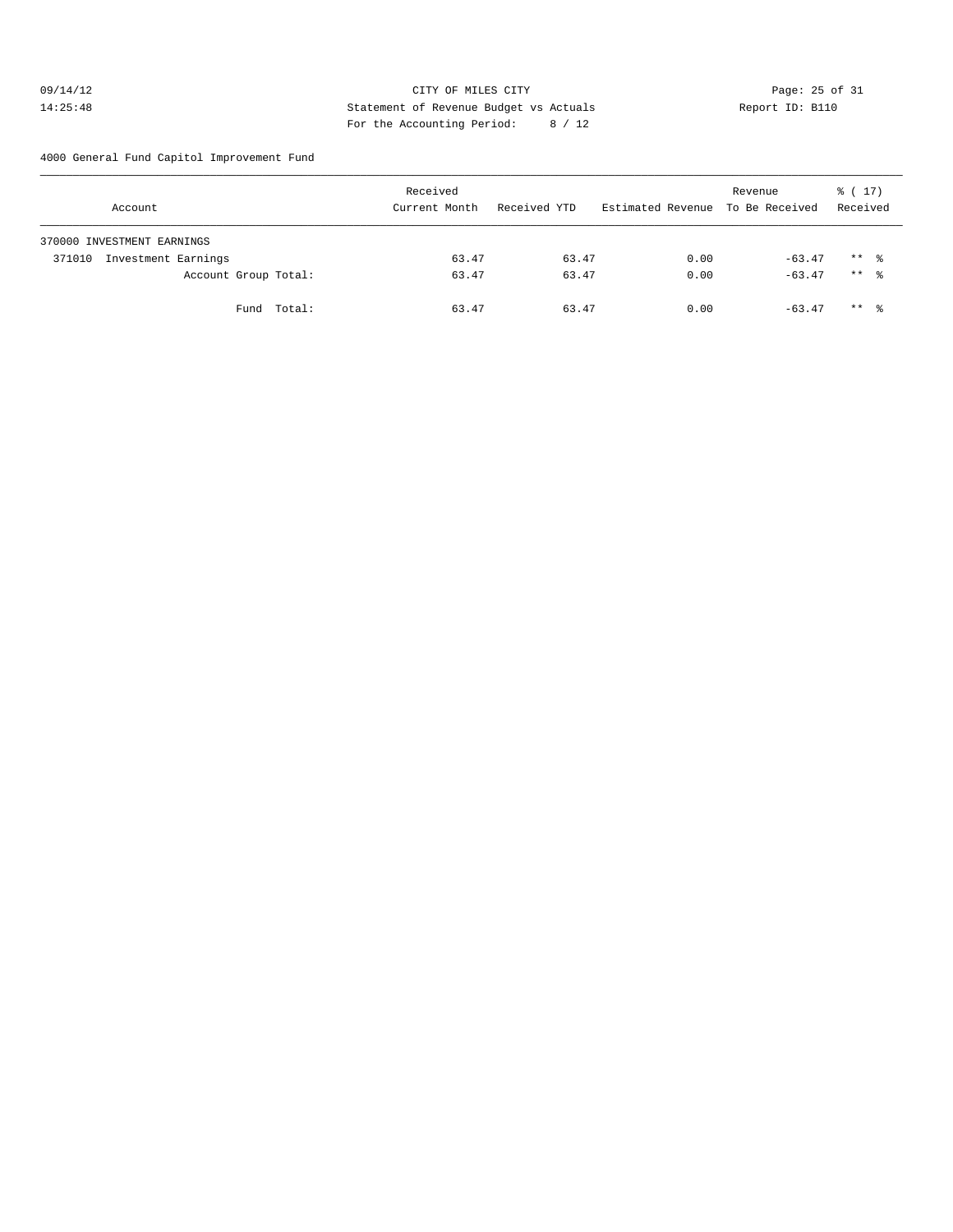# 09/14/12 Page: 26 of 31 14:25:48 Statement of Revenue Budget vs Actuals Report ID: B110 For the Accounting Period: 8 / 12

4060 CAPITAL IMPROV-PUBLIC WORKS

|        |                                    | Received      |              |                   | Revenue        | % (17)          |
|--------|------------------------------------|---------------|--------------|-------------------|----------------|-----------------|
|        | Account                            | Current Month | Received YTD | Estimated Revenue | To Be Received | Received        |
|        | 320000 LICENSES AND PERMITS        |               |              |                   |                |                 |
| 323040 | Other Miscellaneous Permits        | 400.00        | 400.00       | 2,500.00          | 2,100.00       | 16 <sup>8</sup> |
|        | Account Group Total:               | 400.00        | 400.00       | 2,500.00          | 2,100.00       | 16 <sup>8</sup> |
|        | 340000 Charges for Services        |               |              |                   |                |                 |
|        | 343014 Street Cleaning             | 0.00          | 0.00         | 8,490.00          | 8,490.00       | 0 <sup>8</sup>  |
| 343016 | Prkg Vio/Off Str-Impnd Fees        | 185.00        | 205.00       | 500.00            | 295.00         | $41*$           |
| 343018 | Sale of Street & Roadway Materials | 131.00        | 131.00       | 0.00              | $-131.00$      | $***$ $ -$      |
|        | Account Group Total:               | 316.00        | 336.00       | 8,990.00          | 8,654.00       | 4%              |
|        | 360000 MISCELLANEOUS REVENUE       |               |              |                   |                |                 |
| 362020 | MISC REVENUE                       | 161.00        | 161.00       | 0.00              | $-161.00$      | $***$<br>- 옹    |
|        | Account Group Total:               | 161.00        | 161.00       | 0.00              | $-161.00$      | $***$ $ -$      |
|        | 370000 INVESTMENT EARNINGS         |               |              |                   |                |                 |
| 371010 | Investment Earnings                | 19.19         | 31.82        | 0.00              | $-31.82$       | $***$ $\approx$ |
|        | Account Group Total:               | 19.19         | 31.82        | 0.00              | $-31.82$       | $***$ %         |
|        | 380000 OTHER FINANCING SOURCES     |               |              |                   |                |                 |
| 383000 | Interfund Operating Transfer       | 0.00          | 0.00         | 20,000.00         | 20,000.00      | 0 <sup>8</sup>  |
|        | Account Group Total:               | 0.00          | 0.00         | 20,000.00         | 20,000.00      | 0 <sup>8</sup>  |
|        | Fund Total:                        | 896.19        | 928.82       | 31,490.00         | 30,561.18      | 3 <sup>8</sup>  |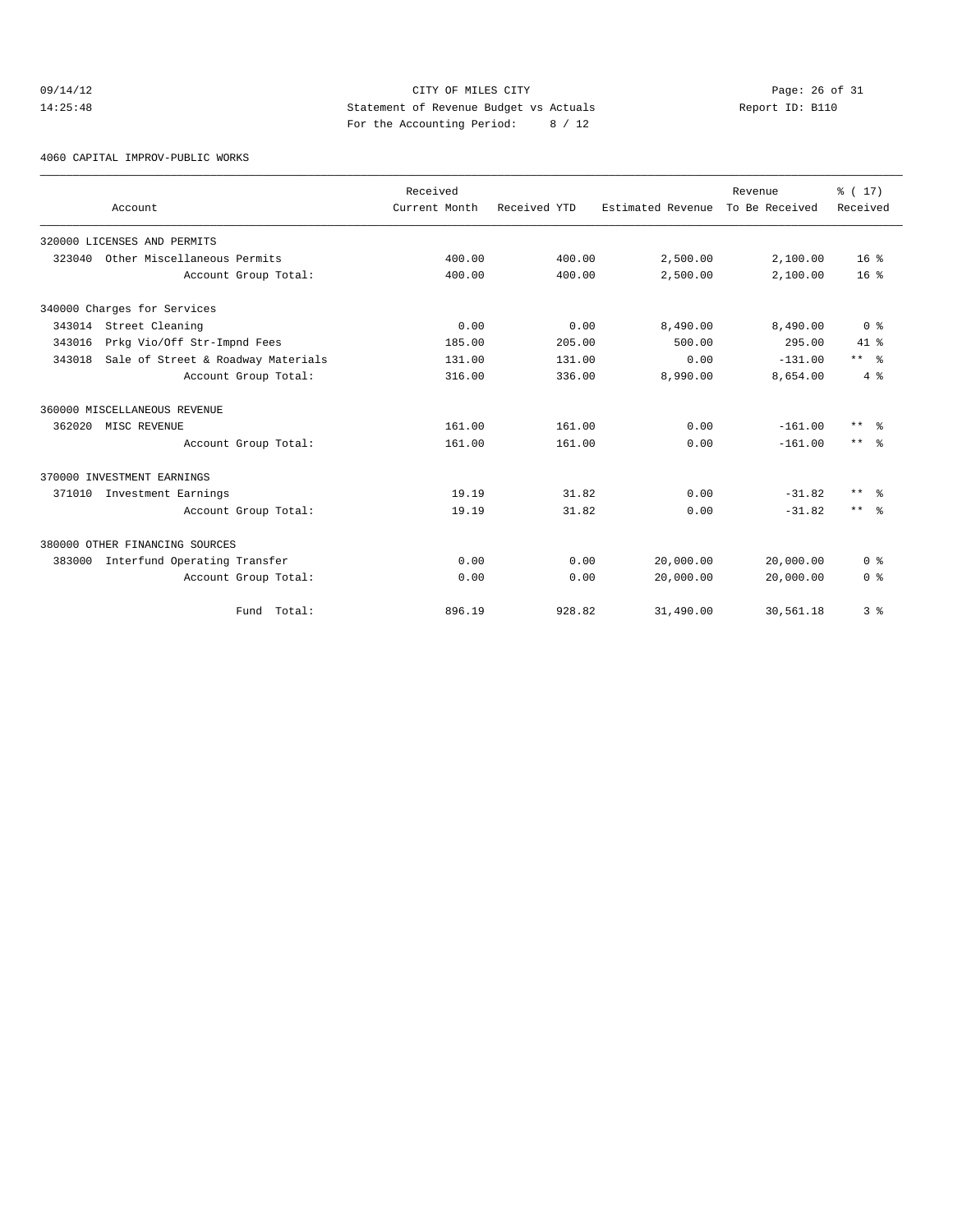# 09/14/12 Page: 27 of 31 14:25:48 Statement of Revenue Budget vs Actuals Report ID: B110 For the Accounting Period: 8 / 12

#### 5210 WATER UTILITY

|        | Account                            | Received<br>Current Month | Received YTD | Estimated Revenue | Revenue<br>To Be Received | % (17)<br>Received      |
|--------|------------------------------------|---------------------------|--------------|-------------------|---------------------------|-------------------------|
|        |                                    |                           |              |                   |                           |                         |
|        | 340000 Charges for Services        |                           |              |                   |                           |                         |
| 341075 | Serv/Cnty-Interlocal Agmt          | 0.00                      | 0.00         | 3,764.00          | 3,764.00                  | 0 <sup>8</sup>          |
| 343021 | Metered Water Sales                | 291, 253.91               | 598,094.98   | 1,950,000.00      | 1,351,905.02              | $31$ $%$                |
| 343022 | Unmetered Water Sales/Chrgoffs     | 0.00                      | 78.65        | 1,000.00          | 921.35                    | 8 %                     |
| 343023 | Bulk Water Sales                   | 345.59                    | 630.98       | 4,000.00          | 3,369.02                  | 16 <sup>8</sup>         |
| 343025 | Hookup Fee                         | 1,800.00                  | 4,800.00     | 12,000.00         | 7,200.00                  | $40*$                   |
| 343026 | Water Install/Tap Chrgs/Labor      | 225.00                    | 645.00       | 8,000.00          | 7,355.00                  | 8 %                     |
| 343027 | Chg for Wtr Dept. Serv             | 18.00                     | 72.00        | 500.00            | 428.00                    | $14*$                   |
| 343029 | Curb Stop Replacement Fee          | 3,582.61                  | 7.188.61     | 41,880.00         | 34,691.39                 | $17*$                   |
|        | Account Group Total:               | 297, 225.11               | 611,510.22   | 2,021,144.00      | 1,409,633.78              | $30*$                   |
|        | 360000 MISCELLANEOUS REVENUE       |                           |              |                   |                           |                         |
| 362040 | \$2.00 State Assessment Fee        | $-4.00$                   | $-4.00$      | 0.00              | 4.00                      | $***$ $ -$              |
| 367000 | Sale of Junk or Salvage            | 0.00                      | 0.00         | 250.00            | 250.00                    | $0 \text{ }$ $\text{ }$ |
|        | Account Group Total:               | $-4.00$                   | $-4.00$      | 250.00            | 254.00                    | $-2$ %                  |
|        | 370000 INVESTMENT EARNINGS         |                           |              |                   |                           |                         |
| 371010 | Investment Earnings                | 925.06                    | 1,577.66     | 6,000.00          | 4,422.34                  | $26$ %                  |
|        | Account Group Total:               | 925.06                    | 1,577.66     | 6,000.00          | 4,422.34                  | 26%                     |
|        | 380000 OTHER FINANCING SOURCES     |                           |              |                   |                           |                         |
| 381070 | Proceeds from Notes/Loans/Intercap | 0.00                      | 0.00         | 19,788.00         | 19,788.00                 | 0 <sup>8</sup>          |
|        | Account Group Total:               | 0.00                      | 0.00         | 19,788.00         | 19,788.00                 | 0 <sup>8</sup>          |
|        | Fund Total:                        | 298, 146. 17              | 613,083.88   | 2,047,182.00      | 1,434,098.12              | $30*$                   |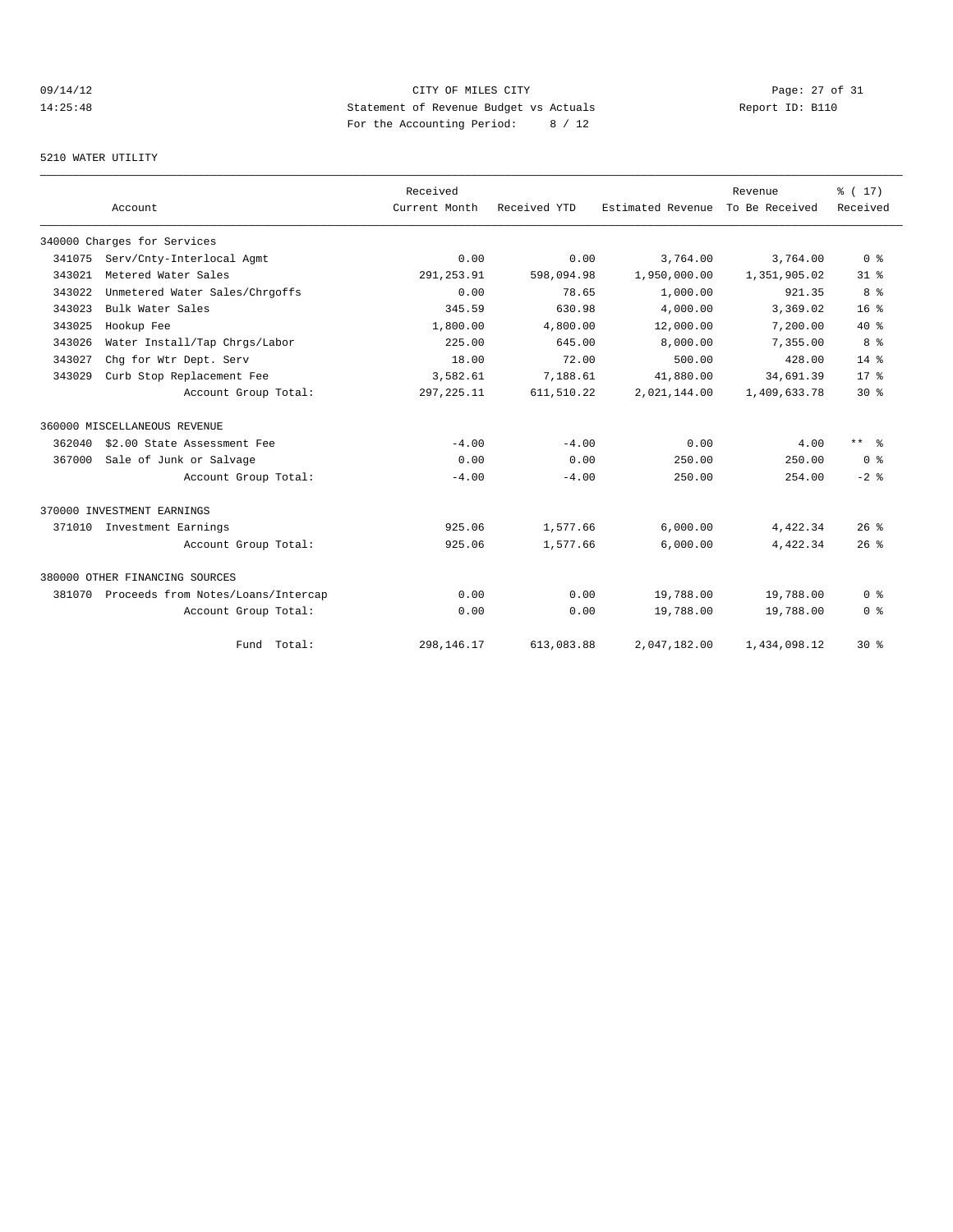# 09/14/12 Page: 28 of 31 14:25:48 Statement of Revenue Budget vs Actuals Report ID: B110 For the Accounting Period: 8 / 12

#### 5310 SEWER UTILITY

|        |                                           | Received      |              |                                  | Revenue      | % (17)          |
|--------|-------------------------------------------|---------------|--------------|----------------------------------|--------------|-----------------|
|        | Account                                   | Current Month | Received YTD | Estimated Revenue To Be Received |              | Received        |
|        | 330000 INTERGOVERNMENTAL REVENUES         |               |              |                                  |              |                 |
|        | 331991 Federal Stimulus                   | 0.00          | 0.00         | 300,000.00                       | 300,000.00   | 0 <sup>8</sup>  |
|        | Account Group Total:                      | 0.00          | 0.00         | 300,000.00                       | 300,000.00   | 0 <sup>8</sup>  |
|        | 340000 Charges for Services               |               |              |                                  |              |                 |
| 341075 | Serv/Cnty-Interlocal Agmt                 | 0.00          | 0.00         | 1,500.00                         | 1,500.00     | 0 <sup>8</sup>  |
| 343031 | Sewer Service Charges                     | 79,046.95     | 159,633.56   | 1,028,304.00                     | 868,670.44   | 16 <sup>8</sup> |
| 343032 | Sewer Installation Charges/Chrgoffs       | 0.00          | 78.64        | 1,200.00                         | 1,121.36     | 7 %             |
| 343033 | Hookup Fee                                | 480.00        | 1,560.00     | 12,000.00                        | 10,440.00    | 13 <sup>8</sup> |
| 343034 | Treatment Facilities Fees                 | 355.00        | 545.00       | 3,000.00                         | 2,455.00     | 18 <sup>8</sup> |
| 343036 | Miscellaneous Sewer Revenue (Labor)       | 0.00          | 0.00         | 1,500.00                         | 1,500.00     | 0 <sup>8</sup>  |
| 343037 | Baker Road Etc.                           | 645.84        | 1,454.60     | 8,000.00                         | 6,545.40     | 18 <sup>8</sup> |
| 343038 | RURAL SWR DIST #1                         | 0.00          | 0.00         | 22,000.00                        | 22,000.00    | 0 <sup>8</sup>  |
|        | Account Group Total:                      | 80,527.79     | 163, 271.80  | 1,077,504.00                     | 914, 232.20  | 15 <sup>8</sup> |
|        | 360000 MISCELLANEOUS REVENUE              |               |              |                                  |              |                 |
| 361010 | Land Rental                               | 0.00          | 2,500.00     | 2,500.00                         | 0.00         | $100*$          |
| 362000 | Insurance Proceeds                        | 1,445.19      | 1,445.19     | 0.00                             | $-1, 445.19$ | $***$ $ -$      |
| 362020 | MISC REVENUE                              | 0.00          | 0.00         | 1,000.00                         | 1,000.00     | 0 <sup>8</sup>  |
|        | Account Group Total:                      | 1,445.19      | 3,945.19     | 3,500.00                         | $-445.19$    | $113*$          |
|        | 370000 INVESTMENT EARNINGS                |               |              |                                  |              |                 |
|        | 371010 Investment Earnings                | 662.29        | 1,164.34     | 3,500.00                         | 2,335.66     | $33*$           |
|        | Account Group Total:                      | 662.29        | 1,164.34     | 3,500.00                         | 2,335.66     | 338             |
|        | 380000 OTHER FINANCING SOURCES            |               |              |                                  |              |                 |
|        | 381070 Proceeds from Notes/Loans/Intercap | 0.00          | 0.00         | 1,510,000.00                     | 1,510,000.00 | 0 %             |
|        | Account Group Total:                      | 0.00          | 0.00         | 1,510,000.00                     | 1,510,000.00 | 0 <sup>8</sup>  |
|        | Total:<br>Fund                            | 82,635.27     | 168, 381. 33 | 2,894,504.00                     | 2,726,122.67 | 6 %             |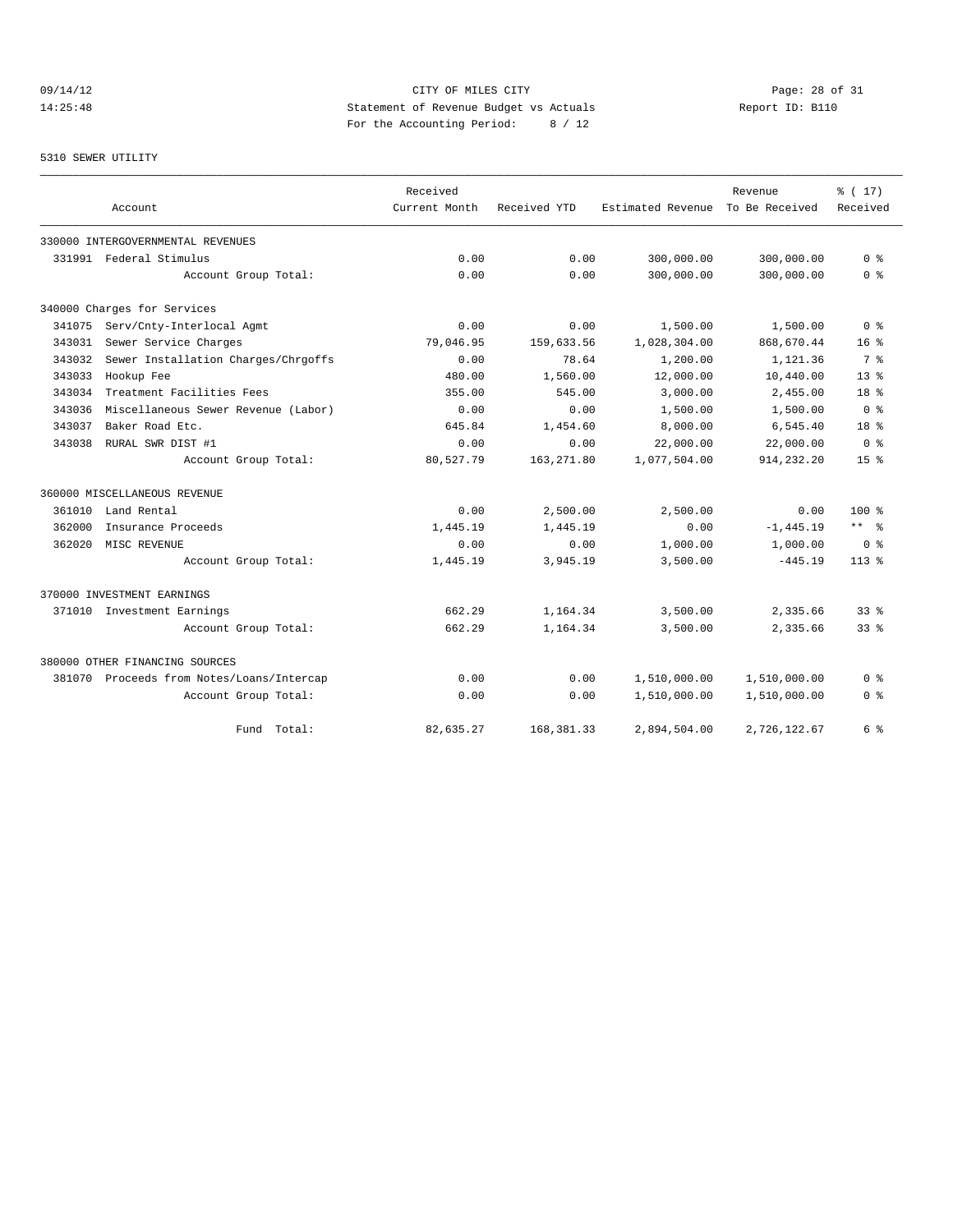# 09/14/12 Page: 29 of 31 14:25:48 Statement of Revenue Budget vs Actuals Report ID: B110 For the Accounting Period: 8 / 12

#### 5510 AMBULANCE FUND

|              | Account                                | Received<br>Current Month | Received YTD | Estimated Revenue | Revenue<br>To Be Received | % (17)<br>Received      |
|--------------|----------------------------------------|---------------------------|--------------|-------------------|---------------------------|-------------------------|
|              |                                        |                           |              |                   |                           |                         |
| 310000 TAXES |                                        |                           |              |                   |                           |                         |
| 311010       | Real Property Taxes                    | 30.13                     | 74.36        | 6,500.00          | 6,425.64                  | 1 <sup>8</sup>          |
| 311020       | Personal Property Taxes                | 3.38                      | 4.87         | 650.00            | 645.13                    | 1 <sup>8</sup>          |
| 312000       | Penalty & Interest on Delinquent Taxes | 3.33                      | 9.17         | 40.00             | 30.83                     | $23$ $%$                |
|              | Account Group Total:                   | 36.84                     | 88.40        | 7,190.00          | 7,101.60                  | 1 <sup>8</sup>          |
|              | 330000 INTERGOVERNMENTAL REVENUES      |                           |              |                   |                           |                         |
| 331040       | Medicaid Supplemental Program-State    | 0.00                      | 0.00         | 3,700.00          | 3,700.00                  | 0 <sup>8</sup>          |
|              | Account Group Total:                   | 0.00                      | 0.00         | 3,700.00          | 3,700.00                  | 0 <sup>8</sup>          |
|              | 340000 Charges for Services            |                           |              |                   |                           |                         |
| 341075       | Serv/Cnty-Interlocal Agmt              | 0.00                      | 0.00         | 35,747.00         | 35,747.00                 | 0 <sup>8</sup>          |
| 342026       | Ambulance Charges                      | 51,009.74                 | 110,865.75   | 824,085.00        | 713, 219.25               | 13 <sup>8</sup>         |
| 342027       | Ambulance Standby                      | 0.00                      | 0.00         | 7,500.00          | 7,500.00                  | $0 \text{ }$ $\text{ }$ |
|              | Account Group Total:                   | 51,009.74                 | 110,865.75   | 867, 332.00       | 756,466.25                | 13 <sup>8</sup>         |
|              | 360000 MISCELLANEOUS REVENUE           |                           |              |                   |                           |                         |
|              | 366010 Misc- From Charge off Accts     | 17.44                     | 187.21       | 5,500.00          | 5,312.79                  | 3%                      |
|              | Account Group Total:                   | 17.44                     | 187.21       | 5,500.00          | 5,312.79                  | 3 <sup>8</sup>          |
|              | 370000 INVESTMENT EARNINGS             |                           |              |                   |                           |                         |
| 371010       | Investment Earnings                    | 0.00                      | 0.00         | 499.00            | 499.00                    | 0 <sup>8</sup>          |
|              | Account Group Total:                   | 0.00                      | 0.00         | 499.00            | 499.00                    | 0 <sup>8</sup>          |
|              | Fund Total:                            | 51,064.02                 | 111, 141.36  | 884, 221.00       | 773,079.64                | $13*$                   |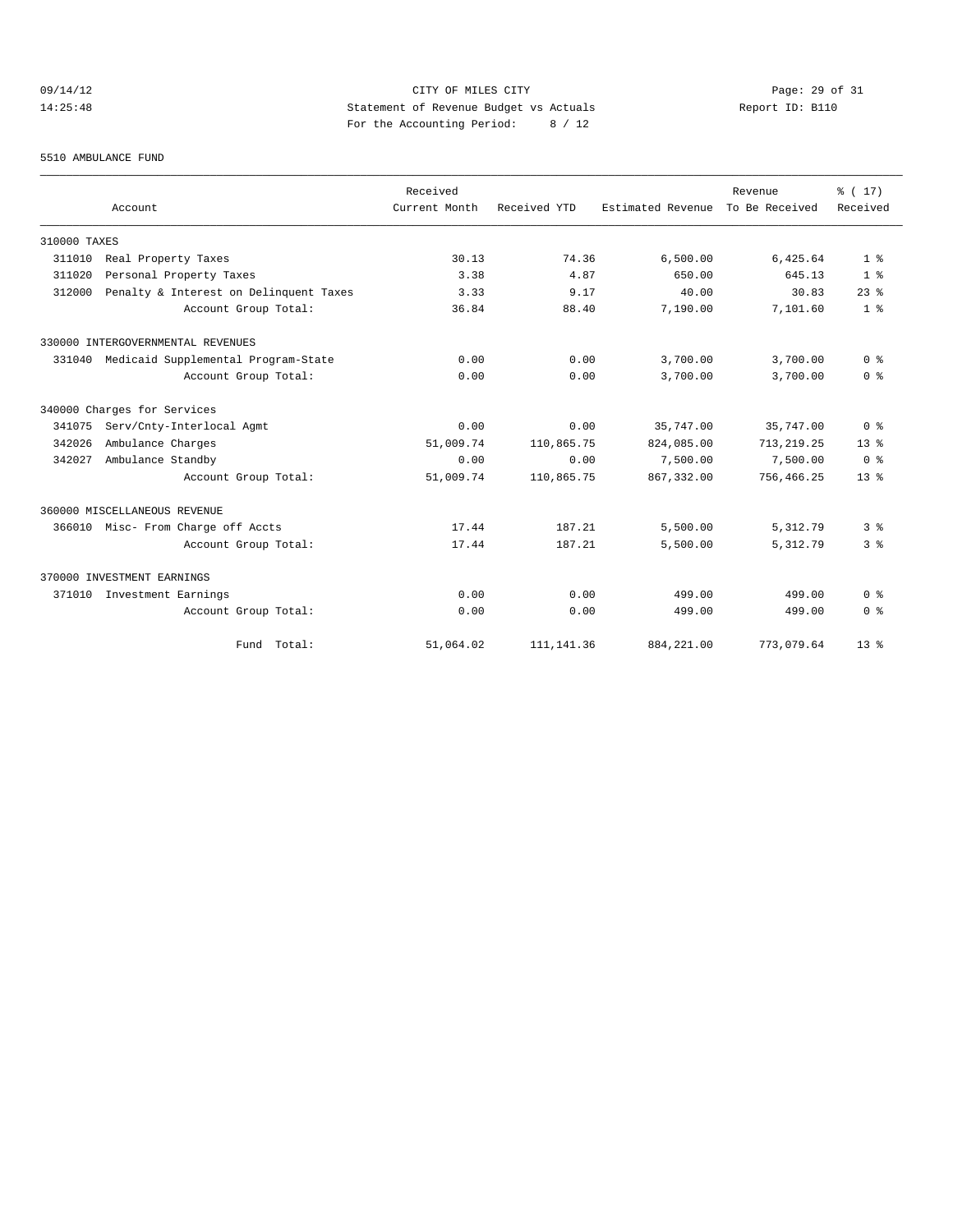# 09/14/12 Page: 30 of 31 14:25:48 Statement of Revenue Budget vs Actuals Report ID: B110<br>Report ID: B110 For the Accounting Period: 8 / 12

5610 AIRPORT OPERATING

|              |                                        | Received      |              |                   | Revenue        | % (17)          |
|--------------|----------------------------------------|---------------|--------------|-------------------|----------------|-----------------|
|              | Account                                | Current Month | Received YTD | Estimated Revenue | To Be Received | Received        |
| 310000 TAXES |                                        |               |              |                   |                |                 |
| 311010       | Real Property Taxes                    | 35.26         | 95.39        | 9,000.00          | 8,904.61       | 1 <sup>8</sup>  |
| 311020       | Personal Property Taxes                | 4.96          | 7.20         | 1,400.00          | 1,392.80       | 1 <sup>°</sup>  |
| 312000       | Penalty & Interest on Delinquent Taxes | 3.41          | 11.29        | 50.00             | 38.71          | $23$ $%$        |
|              | Account Group Total:                   | 43.63         | 113.88       | 10,450.00         | 10,336.12      | 1 <sup>8</sup>  |
|              | 330000 INTERGOVERNMENTAL REVENUES      |               |              |                   |                |                 |
| 331129       | Federal Aeronautics Admin Grant        | 1,969.00      | 1,969.00     | 180,000.00        | 178,031.00     | 1 <sup>8</sup>  |
| 334030       | State Aeronautics Grant                | 0.00          | 0.00         | 5,000.00          | 5,000.00       | 0 <sup>8</sup>  |
|              | Account Group Total:                   | 1,969.00      | 1,969.00     | 185,000.00        | 183,031.00     | 1 <sup>8</sup>  |
|              | 340000 Charges for Services            |               |              |                   |                |                 |
|              | 341075 Serv/Cnty-Interlocal Agmt       | 0.00          | 0.00         | 22,000.00         | 22,000.00      | 0 <sup>8</sup>  |
| 343061       | Landing Fees                           | 13.50         | 348.05       | 10,000.00         | 9,651.95       | 3 <sup>8</sup>  |
| 343062       | Aviation Fuel                          | 214, 262.20   | 372,857.05   | 380,000.00        | 7,142.95       | 98 <sup>°</sup> |
| 343064       | Hangar Rent                            | 2,046.00      | 5,607.00     | 36,223.00         | 30,616.00      | 15 <sup>8</sup> |
| 343065       | Building Rentals                       | 3,033.60      | 5,992.20     | 51,000.00         | 45,007.80      | $12*$           |
| 343067       | Other - Miscellaneous                  | 0.00          | 0.00         | 5,000.00          | 5,000.00       | 0 <sup>8</sup>  |
|              | Account Group Total:                   | 219, 355.30   | 384,804.30   | 504,223.00        | 119,418.70     | 76 %            |
|              | 360000 MISCELLANEOUS REVENUE           |               |              |                   |                |                 |
| 361010       | Land Rental                            | 1,367.26      | 12,667.93    | 25,000.00         | 12,332.07      | $51$ $%$        |
| 362020       | MISC REVENUE                           | 205.22        | 1,148.03     | 3,000.00          | 1,851.97       | 38 <sup>8</sup> |
|              | Account Group Total:                   | 1,572.48      | 13,815.96    | 28,000.00         | 14,184.04      | 49.8            |
|              | 370000 INVESTMENT EARNINGS             |               |              |                   |                |                 |
|              | 371010 Investment Earnings             | 1.19          | 3.50         | 200.00            | 196.50         | 2 <sup>8</sup>  |
|              | Account Group Total:                   | 1.19          | 3.50         | 200.00            | 196.50         | 2 <sup>8</sup>  |
|              | Fund Total:                            | 222,941.60    | 400,706.64   | 727,873.00        | 327,166.36     | 55 <sup>8</sup> |